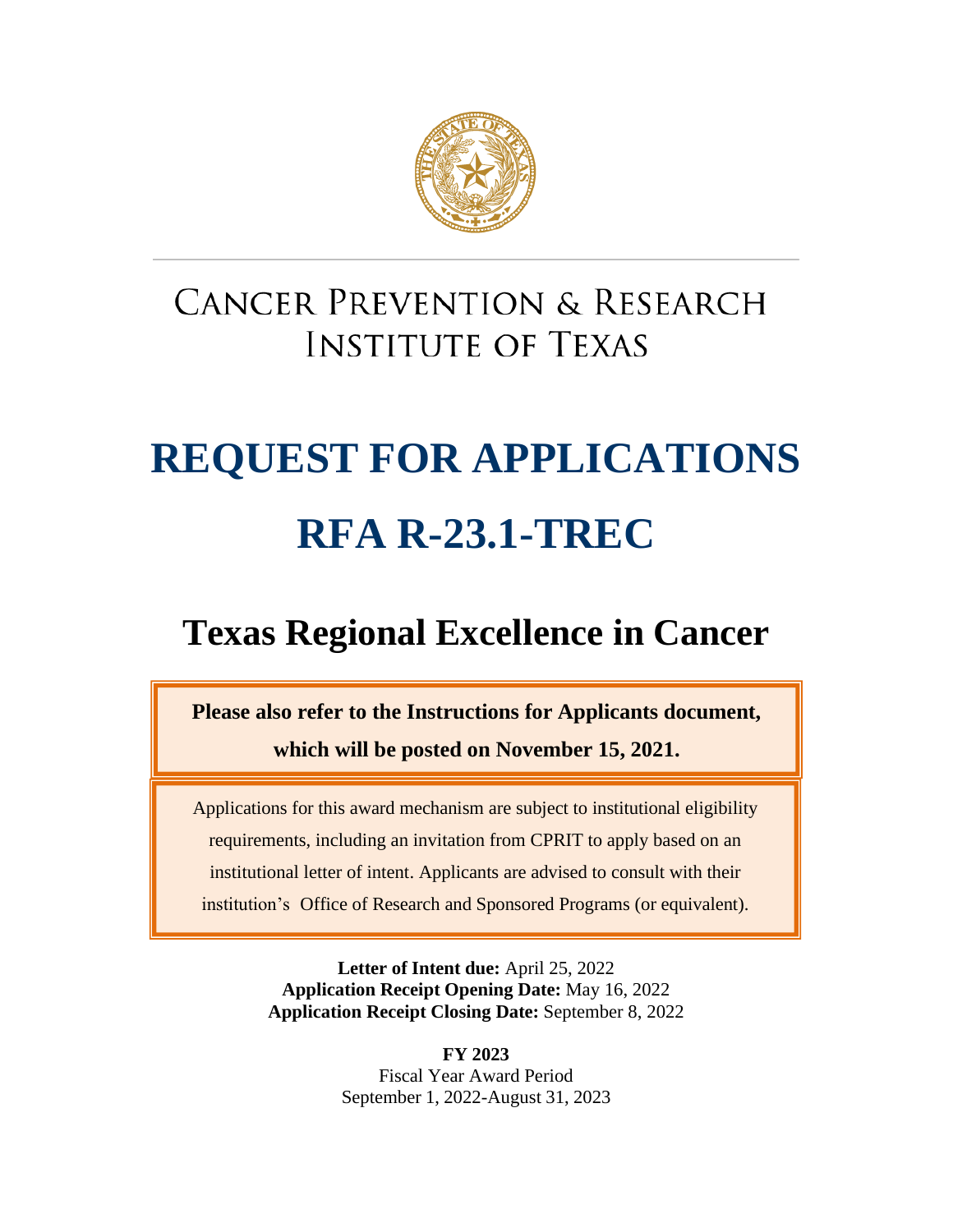# **TABLE OF CONTENTS**

| 1.    |                                                   |  |  |
|-------|---------------------------------------------------|--|--|
| 2.    |                                                   |  |  |
| 2.1.  |                                                   |  |  |
| 3.    |                                                   |  |  |
| 4.    |                                                   |  |  |
| 5.    |                                                   |  |  |
| 6.    |                                                   |  |  |
| 7.    |                                                   |  |  |
| 8.    |                                                   |  |  |
|       | 8.1.                                              |  |  |
|       | 8.2.                                              |  |  |
|       | 8.3.                                              |  |  |
|       | 8.4.                                              |  |  |
|       | 8.4.1.                                            |  |  |
|       | 8.4.2.                                            |  |  |
|       | 8.4.3.                                            |  |  |
|       | 8.4.4.                                            |  |  |
|       | 8.4.5.                                            |  |  |
|       | 8.4.6.                                            |  |  |
|       | 8.4.7.                                            |  |  |
|       | 8.4.8.                                            |  |  |
|       | 8.4.9.                                            |  |  |
|       |                                                   |  |  |
|       |                                                   |  |  |
|       |                                                   |  |  |
|       |                                                   |  |  |
|       |                                                   |  |  |
|       |                                                   |  |  |
|       | 8.5.                                              |  |  |
| 9.    |                                                   |  |  |
|       | 9.1. FULL PEER REVIEW.<br>. 18                    |  |  |
|       |                                                   |  |  |
|       | 9.2.                                              |  |  |
|       | 9.3.                                              |  |  |
|       | 9.3.2.                                            |  |  |
|       |                                                   |  |  |
| 11.   |                                                   |  |  |
|       |                                                   |  |  |
|       | 12. REQUIREMENT TO DEMONSTRATE AVAILABLE FUNDS 22 |  |  |
| 13.1. |                                                   |  |  |
|       |                                                   |  |  |
|       | 13.2.                                             |  |  |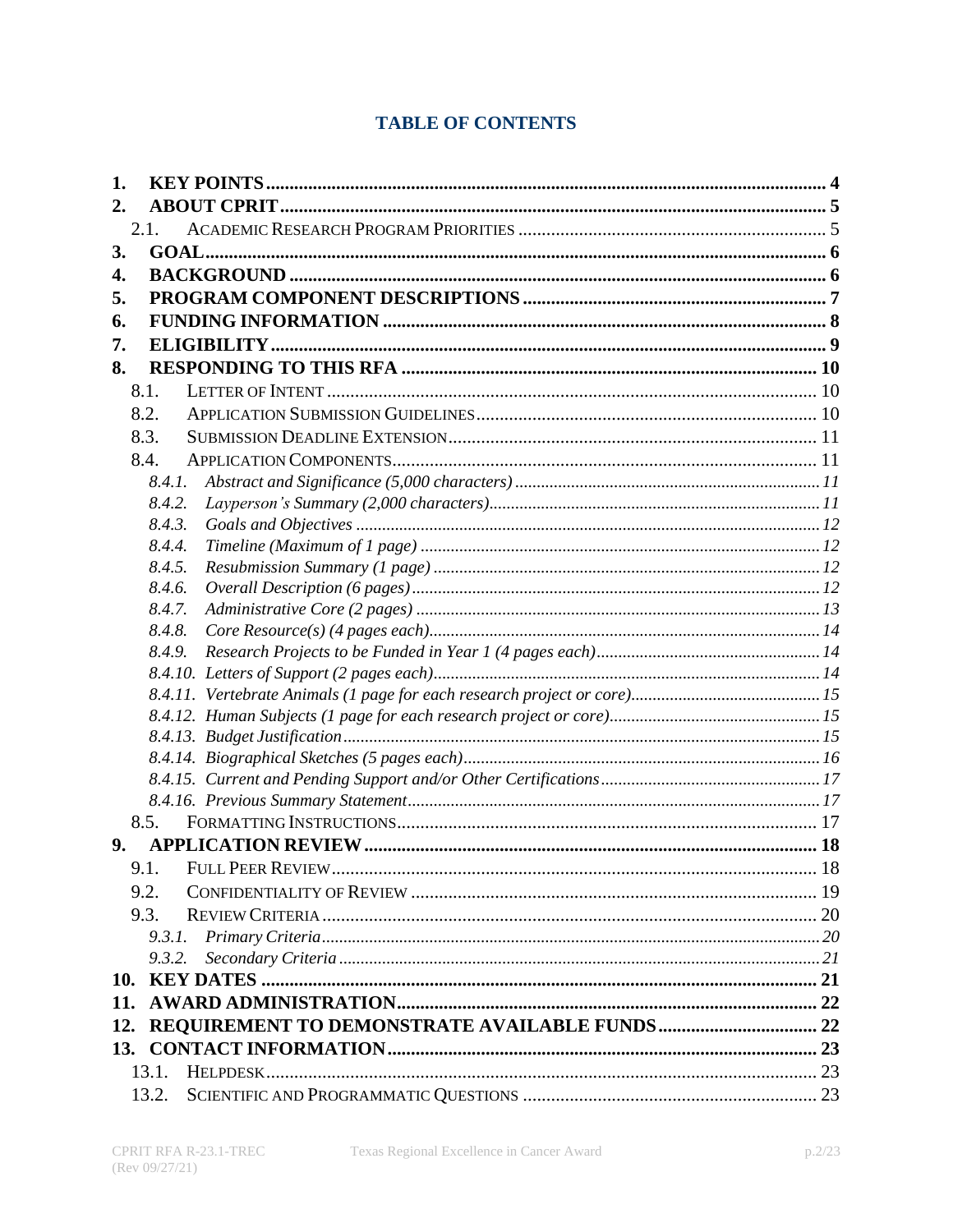# **RFA VERSION HISTORY**

RFA release 09/27/2021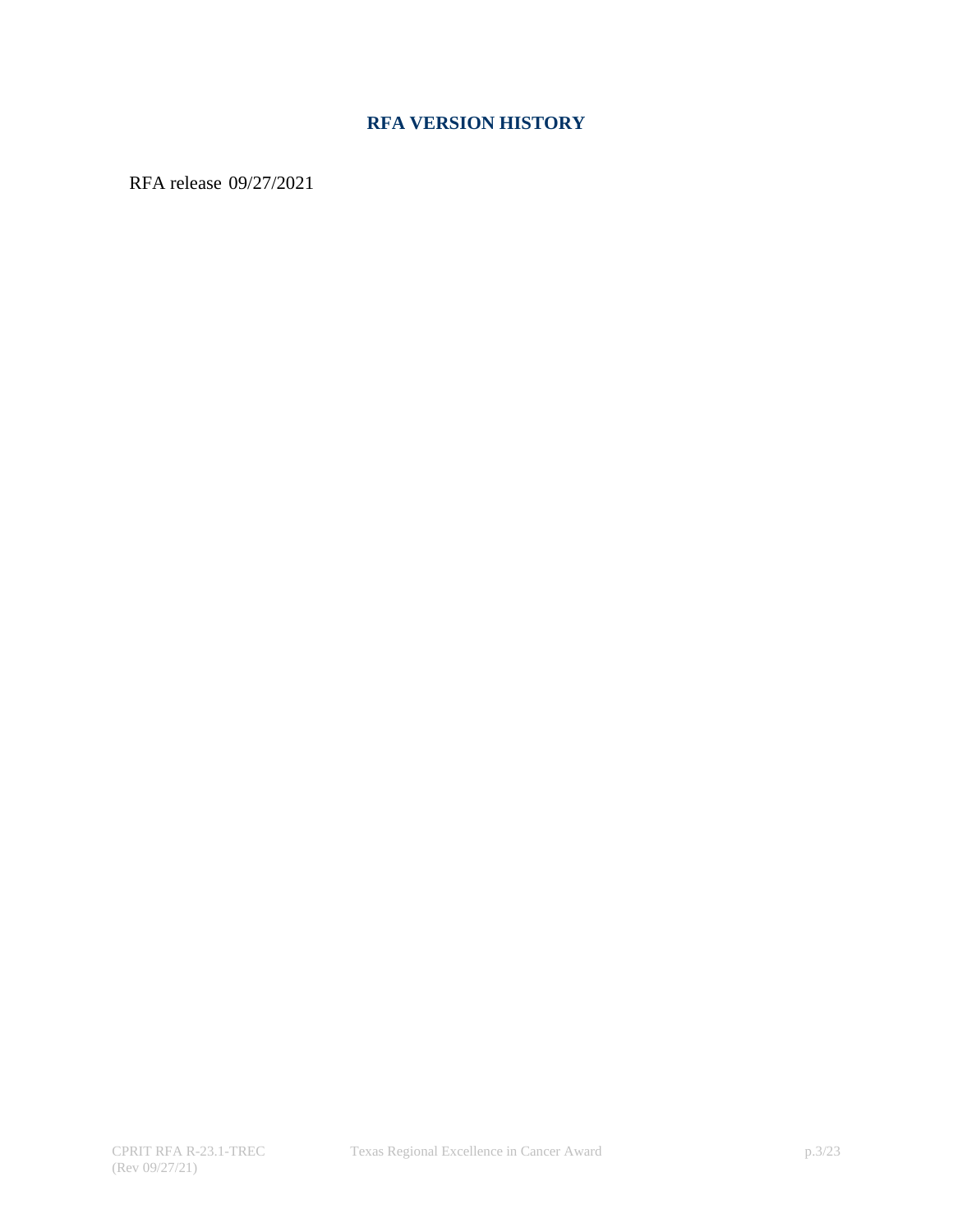# <span id="page-3-0"></span>**1. KEY POINTS**

- The Texas Regional Excellence in Cancer (TREC) award is a multicomponent award designed to strengthen cancer research at institutions located in regions of Texas that have historically received low levels of peer-reviewed cancer research funding.
- Applicants may request up to \$6.0 million in CPRIT funds over 5 years to support program leadership, investigator-initiated research projects, recruitment of new junior faculty, and research infrastructure.
- The TREC award will support an established investigator with a strong record of funding to develop a center with a cohesive theme relevant to the cancer problems of the region.
- The TREC award will support investigator-initiated research projects led by faculty that stand alone as individual projects but share a common thematic cancer focus. Each research project is required to propose a timeline that includes a plan to submit an Investigator-Initiated Research Award application to CPRIT and/or the National Institutes of Health (NIH) application by the end of 3 years of TREC support.
- The TREC may be used to support the recruitment of new faculty.
- The TREC may be used to support access to technology and core services necessary for the TREC-sponsored research projects to conduct competitive cancer research.
- Applicants are encouraged to partner with another Texas institution to address areas of technical or content expertise necessary for the TREC projects but not available in their institution. To support these partnerships, the TREC will allow subcontracts to be established with collaborating investigators, mentors, or core facilities located at another Texas institution.
- The TREC award can be renewed once to support further development of an institution's cancer research infrastructure and cancer-focused investigators.
- CPRIT encourages applicants to review the primary peer review criteria described in Section 9.3.1.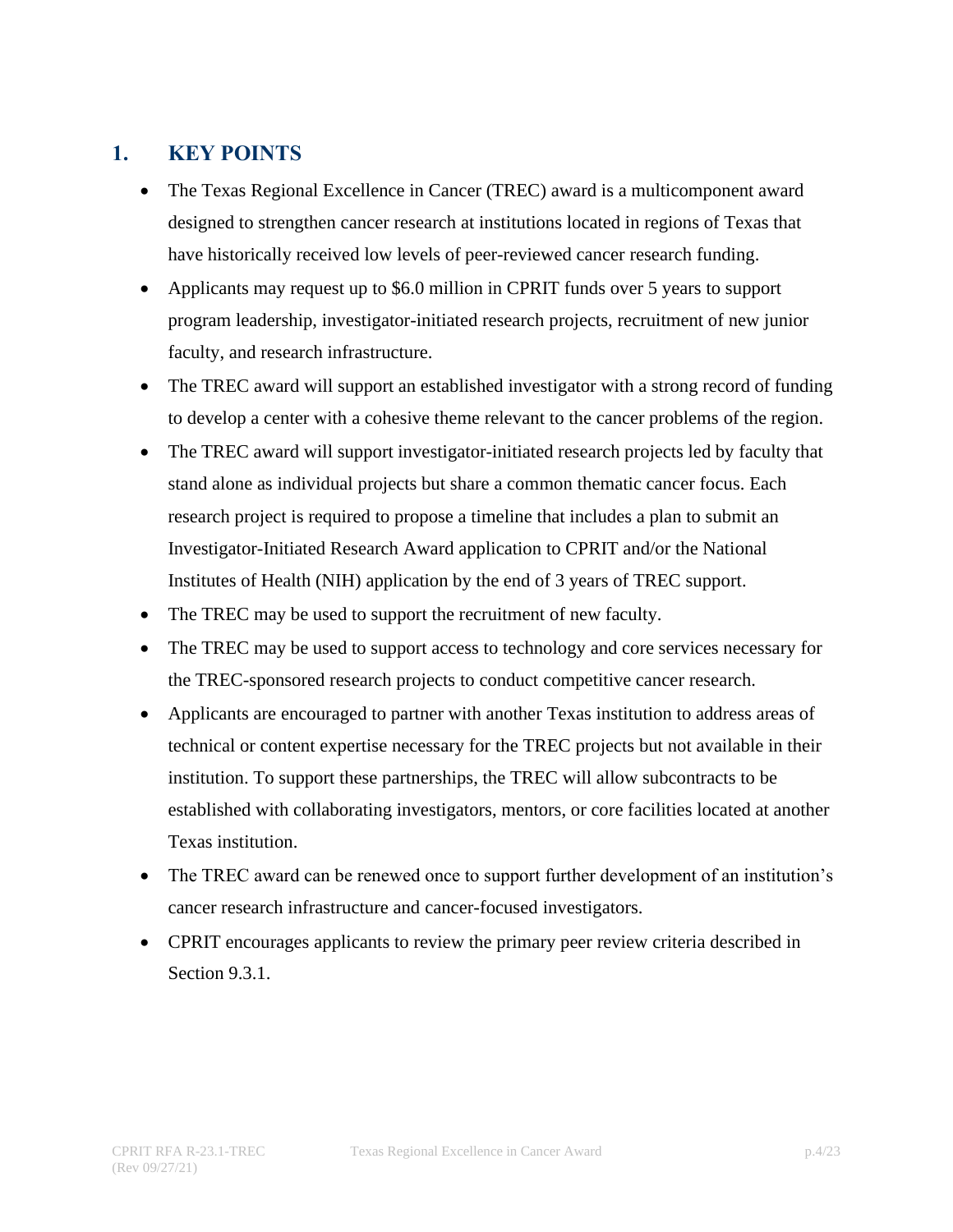# <span id="page-4-0"></span>**2. ABOUT CPRIT**

The State of Texas has established the Cancer Prevention and Research Institute of Texas (CPRIT), which may issue up to \$6 billion in general obligation bonds to fund grants for cancer research and prevention.

CPRIT is charged by the Texas Legislature to do the following:

- Create and expedite innovation in cancer research and in enhancing the potential for a medical or scientific breakthrough in the prevention of or cures for cancer.
- Attract, create, or expand research capabilities of public or private institutions of higher education and other public or private entities that will promote a substantial increase in cancer research and in the creation of high-quality new jobs in the State of Texas; and
- Develop and implement the Texas Cancer Plan.

# <span id="page-4-1"></span>**2.1. Academic Research Program Priorities**

The Texas Legislature has charged the CPRIT Oversight Committee with establishing program priorities on an annual basis. These priorities are intended to provide transparency regarding how the Oversight Committee directs the orientation of the agency's funding portfolio. Established Principles:

- Scientific excellence and impact on cancer
- Increasing the life sciences infrastructure

The program priorities for academic research adopted by the Oversight Committee include funding projects that address the following:

- Recruitment of outstanding cancer researchers to Texas
- Investment in core facilities
- A broad range of innovative, investigator-initiated research projects
- Implementation research to accelerate the adoption and deployment of evidence-based prevention and screening interventions
- Computational biology and analytic methods
- Childhood cancers
- Hepatocellular cancer
- Expansion of access to innovative clinical trials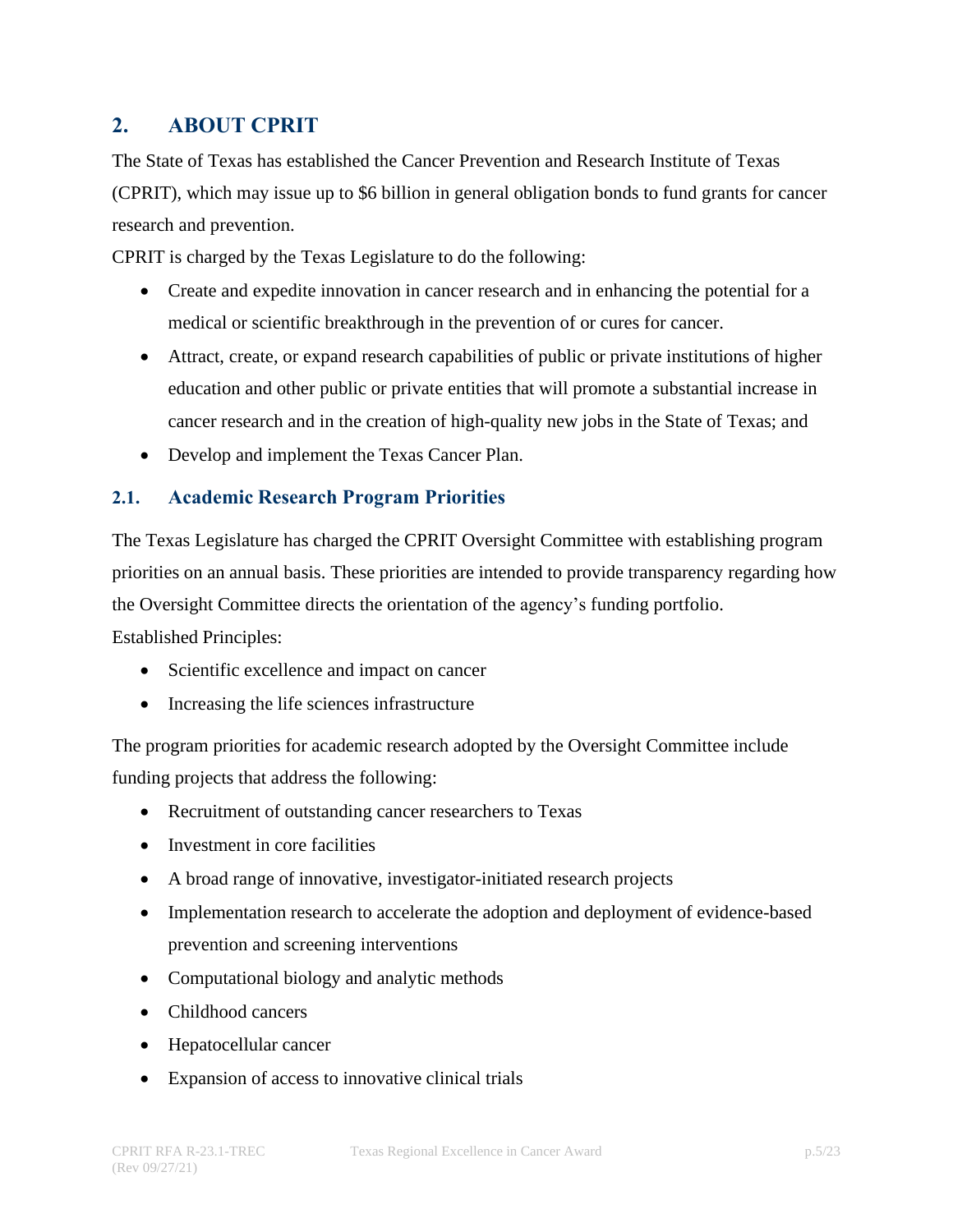# <span id="page-5-0"></span>**3. GOAL**

The TREC award is a CPRIT mechanism designed to strengthen the cancer research environment and to increase the number and quality of scientifically meritorious cancer research projects at institutions in geographic regions of Texas that have historically received low levels of peer reviewed cancer research funding. **A high priority is the development of cancer research programs addressing the cancer challenges affecting regions of Texas without a National Cancer Institute-designated cancer center.**

# <span id="page-5-1"></span>**4. BACKGROUND**

The structure of the TREC award is modeled after the National Institutes of Health (NIH) Centers of Biomedical Research Excellence [\(COBRE\)](https://www.nigms.nih.gov/Research/DRCB/IDeA/pages/COBRE.aspx) awards that support the establishment and development of innovative, state-of-the-art biomedical research centers at institutions in states that have historically received low levels of support from the NIH. The COBRE award provides resources to support research projects led by junior faculty and to enhance an institution's research infrastructure. In addition to improving the competitiveness of investigators and the research capacities of an institution, the COBRE program is designed to increase an institution's ability to serve its unique populations, such as rural and medically underserved communities (<https://www.nigms.nih.gov/Research/DRCB/IDeA/pages/COBRE.aspx>).

Over the past decade, CPRIT academic research awards have gone primarily to Texas institutions located along the I-35 corridor or located within the Houston metroplex with dramatic impact on accelerating the cancer research capabilities and accomplishments of those institutions. However, institutions located in other geographic regions of the state have not been as competitive for cancer research funding from **CPRIT** or the [National](https://www.nih.gov/grants-funding) Cancer Institute (NCI). **The limited cancer research funding to these regions of Texas raises a concern that cancerrelated issues affecting Texans from these geographic regions of Texas will not be adequately addressed.**

As CPRIT plans the next decade of investment in the cancer research capabilities of Texas academic research institutions, the TREC award is designed to provide an opportunity for those institutions located in geographic regions of Texas that historically have received low levels of peerreviewed cancer research funding to develop a multidisciplinary corps of successful cancer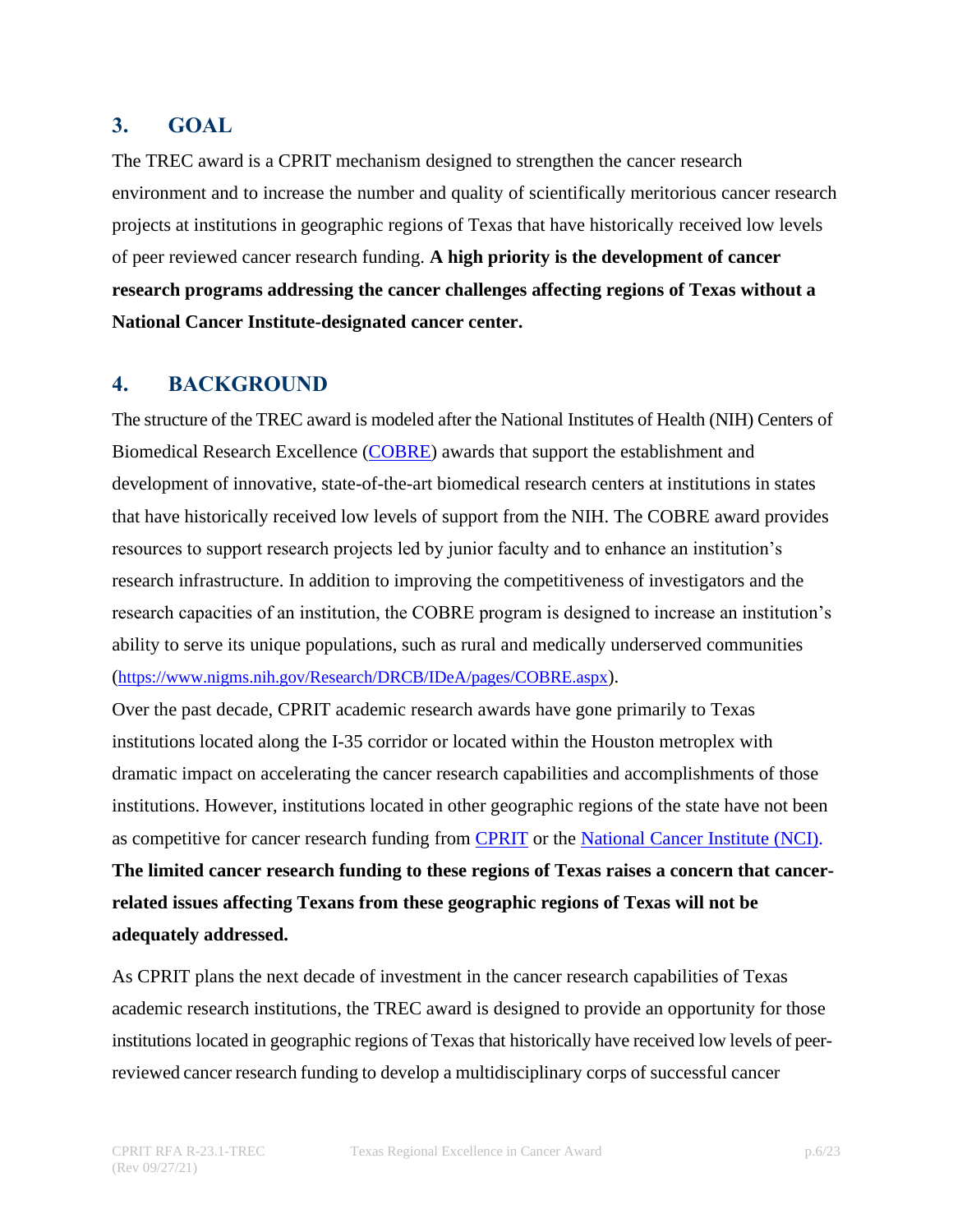researchers who will compete nationally for cancer research funding to address the cancer challenges facing their region.

# <span id="page-6-0"></span>**5. PROGRAM COMPONENT DESCRIPTIONS**

The TREC award will establish a multicomponent center that supports cancer research in a thematic scientific area and develops a critical mass of investigators competitive for peerreviewed external cancer research funding. The TREC theme can be in any cancer research area: basic, translational, clinical, prevention, or population research.

**Principal Investigator**: The institution will identify a Principal Investigator (PI) who is an established investigator with a strong record of funding to lead the program and to provide mentorship to existing and newly recruited program faculty. The PI must be willing and able to commit 20% effort to this leadership during the time the research that is the subject of the grantis conducted.

**Research Projects**: The TREC is required to support a minimum of 3 and a maximum of 5 investigator-initiated research projects at any given time.

A majority of the research project leaders must be junior investigators appointed as assistant professor or equivalent and have not yet received an NIH R01, NSF-CAREER award, major DOD award, or CPRIT Individual Investigator Research Award. Junior faculty with a K99/R00 award or other faculty transition or development award will be eligible to lead TREC research projects. Individuals holding positions that lack independent faculty status are not eligible to lead TREC research projects.

Established independent investigators of any faculty rank who are making significant changes to their career goals by initiating new lines of research that are significantly different from their current investigative program may also serve as research project leaders. However, they cannot make up the majority of the research project leaders.

Each research project should stand alone but all projects should share a common thematic scientific focus. A research project leader can only be supported by the TREC for a maximum of 3 years and will be expected to move to independent research support after that.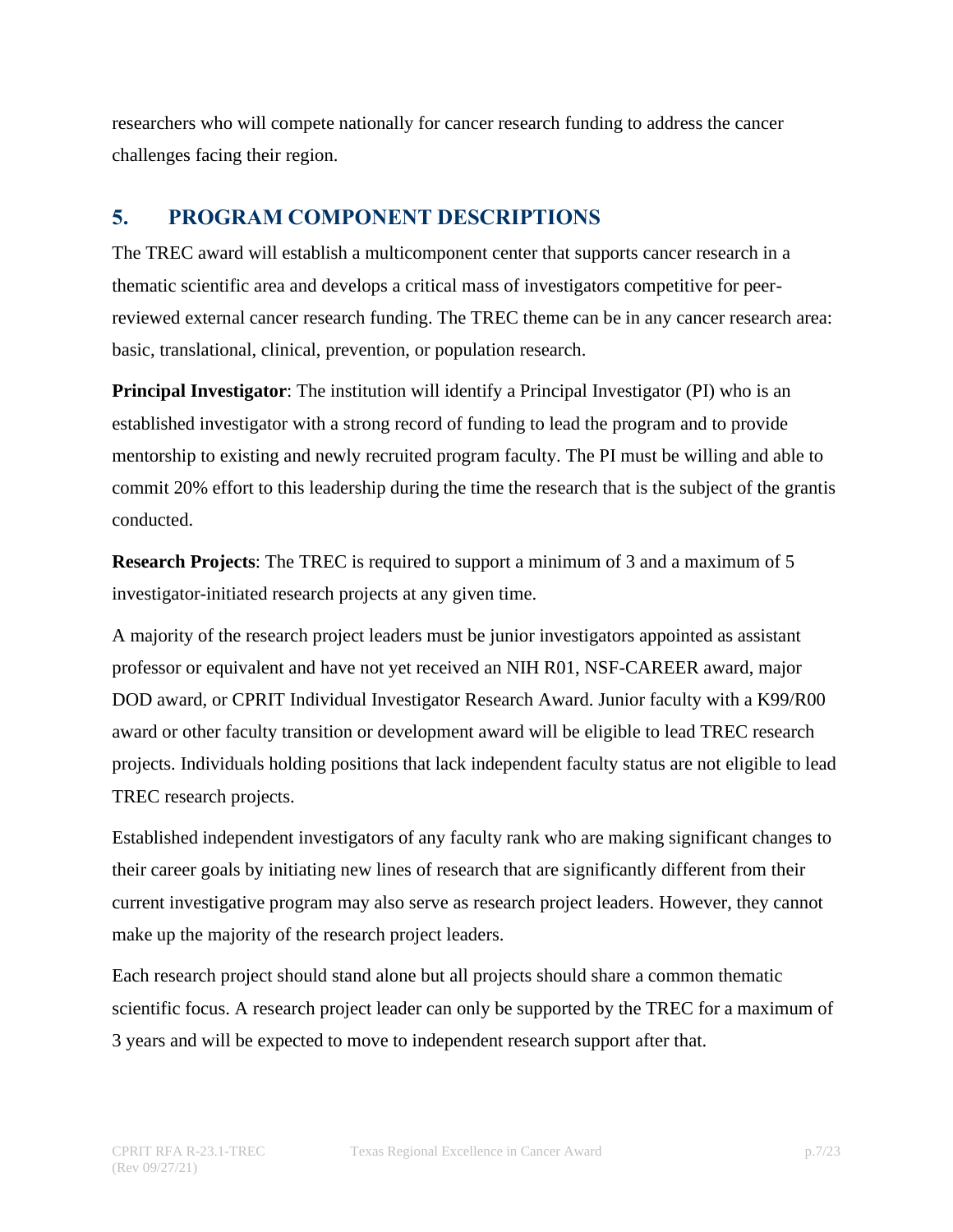**Recruitment**: A TREC-supported research project award may be used to support the recruitment of new faculty at any rank with a cancer research focus or expertise relevant to the TREC theme.

**Core resources**: The TREC may support access to technology and core research services necessary to support the proposed research projects. TREC programs from Health Science Centers are encouraged to plan for core resources to support clinical trials and biospecimen access. Other investigators at the institution may also use the core facilities provided that TREC participants' research needs are met first. Sharing research facilities at other Texas institutions is strongly encouraged, and subcontract awards to support such access are permitted. Renovations or construction are not appropriate for this mechanism.

**Mentorship, Evaluation, and Administration:** The TREC will support a formal mentoring structure for each research project, an external advisory council, and an administrative core. These components will coordinate the center's governance, mentoring, and evaluation functions.

**Applicants are encouraged to partner with another Texas institution for collaboration and mentoring and to provide access to technology or content expertise not available in their institution.**

#### <span id="page-7-0"></span>**6. FUNDING INFORMATION**

The maximum duration for this award mechanism is 5 years. Applicants may request a maximum of \$1,200,000 in total costs annually. Funds may be used for salary and fringe benefits, research supplies, equipment, subject participation costs including diagnostic or interventional procedures associated with participation in a clinical trial and not considered routine patient care, travel to scientific/technical meetings, and travel for external advisory council members or travel to collaborating institutions. Up to \$200,000 annually can be requested to support new faculty recruits to the institution.

Subcontracts with collaborating institutions to provide access to mentors and technical and content expertise are permitted.

State law limits the amount of award funding that may be spent on indirect costs to no more than 5% of the **total** award amount.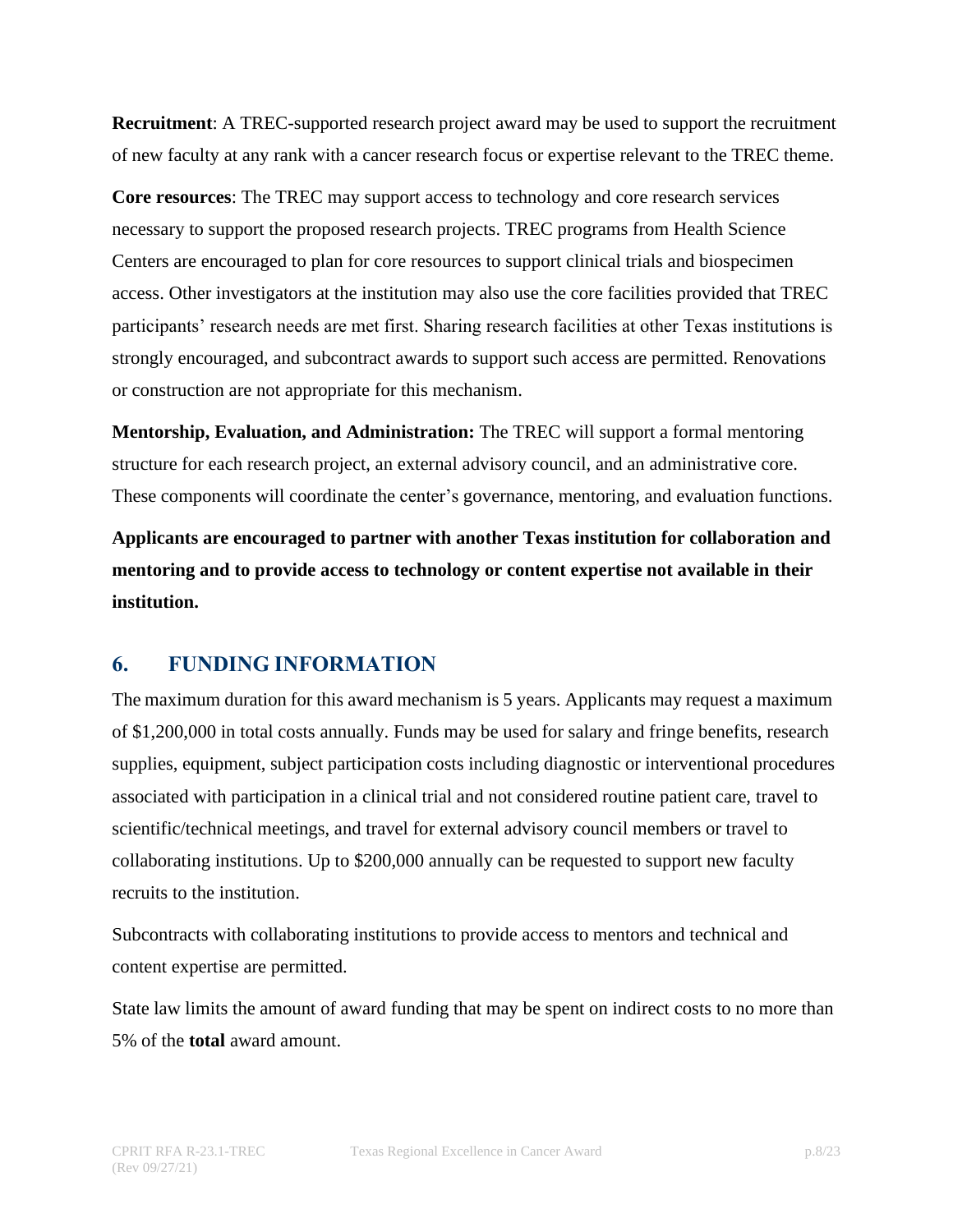# <span id="page-8-0"></span>**7. ELIGIBILITY**

Eligibility to apply for a TREC award is open to a Texas institution of higher learning whose campus is located 100 miles or greater from 1 of the 4 Texas NCI-designated cancer centers located in Dallas, Houston, and San Antonio.

- Applicants must complete a preapplication process (see [section](#page-9-1) 8.1).
- An institution may submit only 1 application under this RFA during this funding cycle. For purposes of this RFA, an institution is defined as that component of a university system that has a President.
- An institution with an active TREC award from CRPIT is not eligible to respond to this RFA.
- A university and a health science center that are components of the same university system and share a contiguous or near-contiguous campus are strongly encouraged to submit a single application that will leverage their combined assets to build a cancer research program to serve their region.
- Academic health science centers with multiple campuses are eligible to participate in a single application under this RFA.
- The Principal Investigator (PI) must be the director of the center and must have a doctoral degree, including MD, PhD, DDS, DMD, DrPH, DO, DVM, or equivalent, and must reside in Texas during the time the research that is the subject of the grant is conducted. The PI should hold a full-time faculty position, at the level of associate or full professor or the equivalent. Ideally, an institution will identify an established investigator with a record of peer-reviewed funding to lead the TREC.
- This award must be directed by the PI. Multiple PIs are not permitted.
- TREC PI, research project leaders, and core resource must be located on a TREC-eligible campus located 100 miles or greater from an existing NCI-designated cancer center.
- Collaborations with Texas-based institutions to provide access to technology and counsel are permitted and can be supported with TREC funds through subcontracts. Texas institutions are eligible to hold subcontracts with multiple TREC grantees.
- Collaborators may or may not reside in Texas; however, collaborators who do not reside in Texas are not eligible to receive CPRIT funds. Collaborators should have specific and well-defined roles. Subcontracting and collaborating organizations may include public,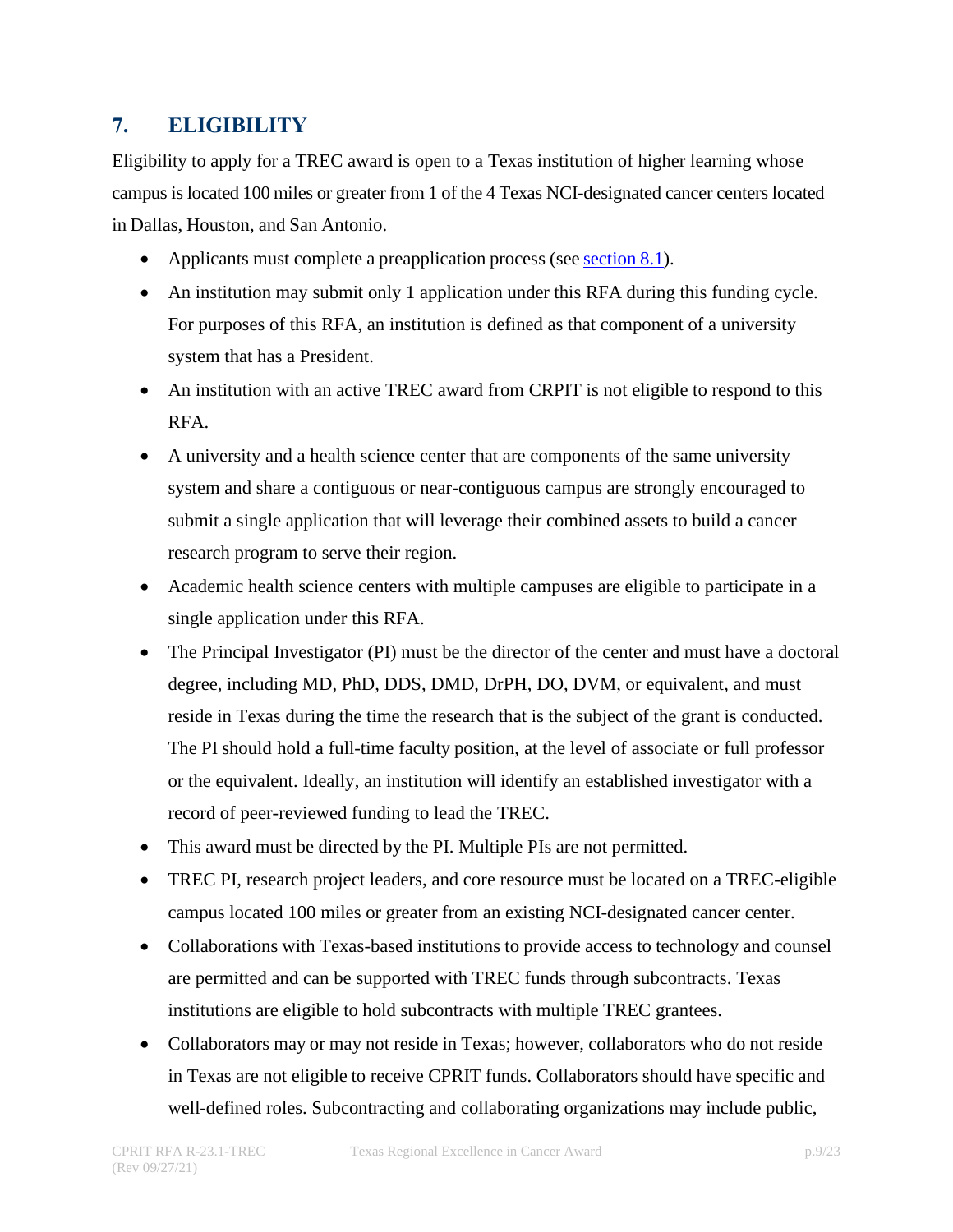not-for-profit, and for-profit entities. Such entities may be located outside of the State of Texas, but non-Texas-based organizations are not eligible to receive CPRIT funds. In no event shall equipment purchased under this award leave the State of Texas.

# <span id="page-9-0"></span>**8. RESPONDING TO THIS RFA**

#### <span id="page-9-1"></span>**8.1. Letter of Intent**

A preapplication process is required to encourage interactions with the CPRIT Academic Research Program staff in the planning and development of an application. A letter of intent (LOI) must be sent electronically by 4 PM central time on April 25, 2022, to [research@cprit.texas.gov.](mailto:research@cprit.texas.gov) Late LOIs will not be accepted.

Because an institution may submit only 1 application under this RFA during this funding cycle, only 1 LOI will be accepted for an eligible institution.

The LOI should be addressed to the CPRIT Chief Scientific Officer and should include the biosketch (NIH format) of the proposed PI and a summary (5-page limit) of the proposed TREC theme and planned components. The LOI must be approved prior to submission of an application in response to this RFA. If approved, CPRIT will provide a letter authorizing submission to include in the TREC application. If submitting a resubmission, the letter of intent must address the revisions to the application.

# <span id="page-9-2"></span>**8.2. Application Submission Guidelines**

Applications must be submitted via the CPRIT Application Receipt System (CARS) [\(https://CPRITGrants.org\)](https://cpritgrants.org/). **Only applications submitted through this portal will be considered eligible for evaluation.** The applicant is eligible solely for the grant mechanism specified by the RFA under which the grant application was submitted. The PI must create a user account in the system to start and apply. Furthermore, the Application Signing Official (a person authorized to sign and submit the application for the organization) and the Grants Contract/Office of Sponsored Projects Official (the individual who will manage the grant contract if an award is made) also must create a user account in CARS. Applications will be accepted beginning at 7 AM central time on May 16, 2022 and must be submitted by 4 PM central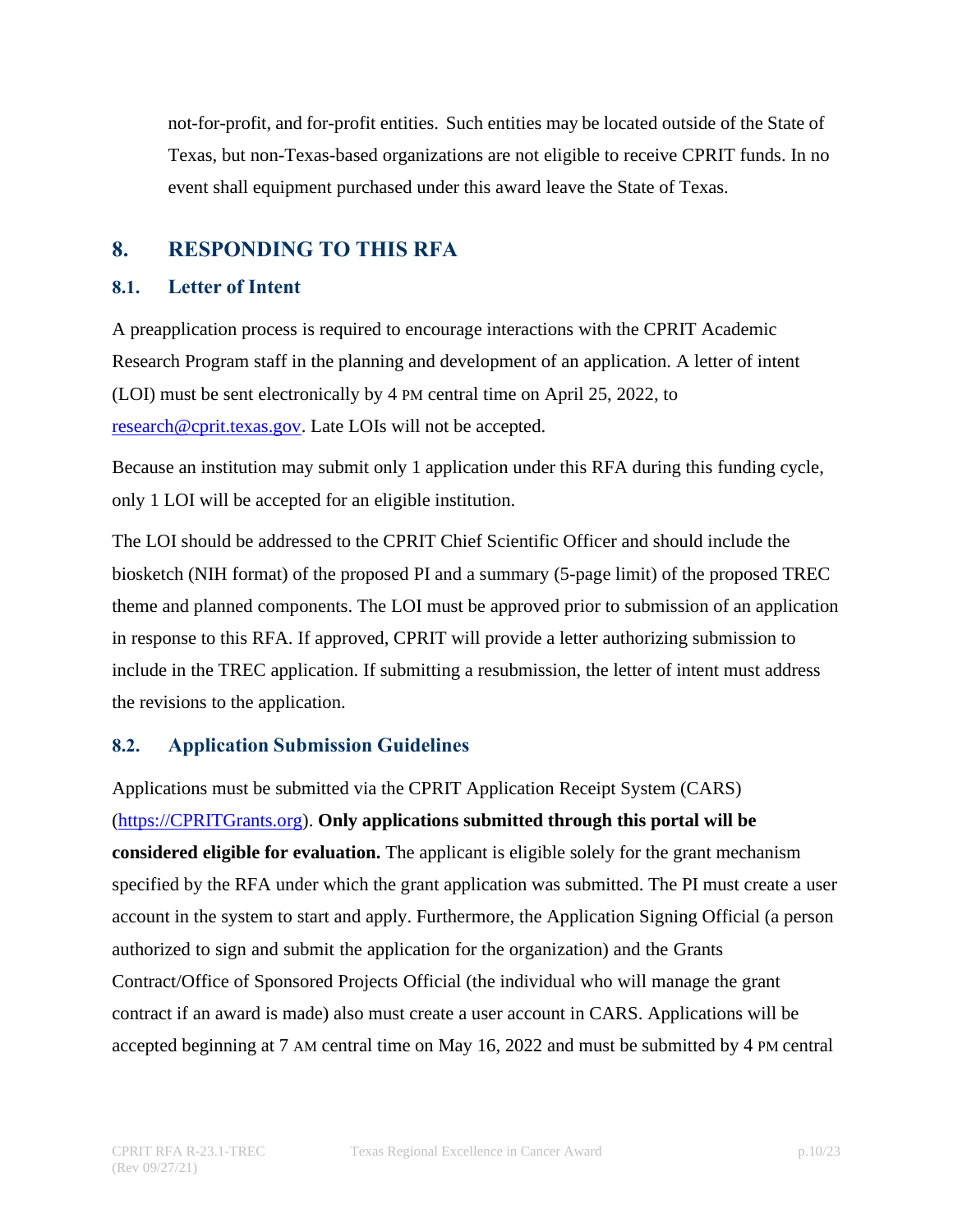time on September 8, 2022. **Submission of an application is considered an acceptance of the terms and conditions of the RFA.**

#### <span id="page-10-0"></span>**8.3. Submission Deadline Extension**

The submission deadline may be extended upon a showing of extenuating circumstances. A request for a deadline extension based on the need to complete multiple CPRIT or other grant applications will be denied. All requests for extension of the submission deadline must be submitted via email to the CPRIT [Helpdesk](#page-22-1) within 24 hours of the submission deadline. Submission deadline extensions, including the reason for the extension, will be documented as part of the grant review process records. Please note that deadline extension requests are very rarely approved.

#### <span id="page-10-1"></span>**8.4. Application Components**

Applicants are advised to follow all instructions to ensure accurate and complete submission of all components of the application. Please refer to the *Instructions for Applicants (IFA)* document for details that will be available on November 15, 2021. Submissions that are missing 1 or more components or do not meet the eligibility requirements listed in [section 7](#page-8-0) willbe administratively withdrawn without review.

#### <span id="page-10-2"></span>**8.4.1. Abstract and Significance (5,000 characters)**

Describe the TREC theme and how the proposed TREC will build on an institutional commitment to cancer research, enhance the applicant institution's cancer research infrastructure, and provide junior faculty and faculty pursuing a cancer focus for the first time with the mentoring and research project funding to help them to acquire preliminary data and to successfully compete for independent peer-reviewed cancer research support. Discuss how the TREC will enhance access to technologies and content expertise not currently available to the TREC faculty. If the TREC will support collaborations and/or partnerships with other Texas institutions, discuss these plans. Discuss how the institution will monitor TREC progress.

# <span id="page-10-3"></span>**8.4.2. Layperson's Summary (2,000 characters)**

Describe, in simple, nontechnical terms, the overall goals of the proposed TREC and describe the institutional vision and commitment to building cancer research capacity and how the TREC will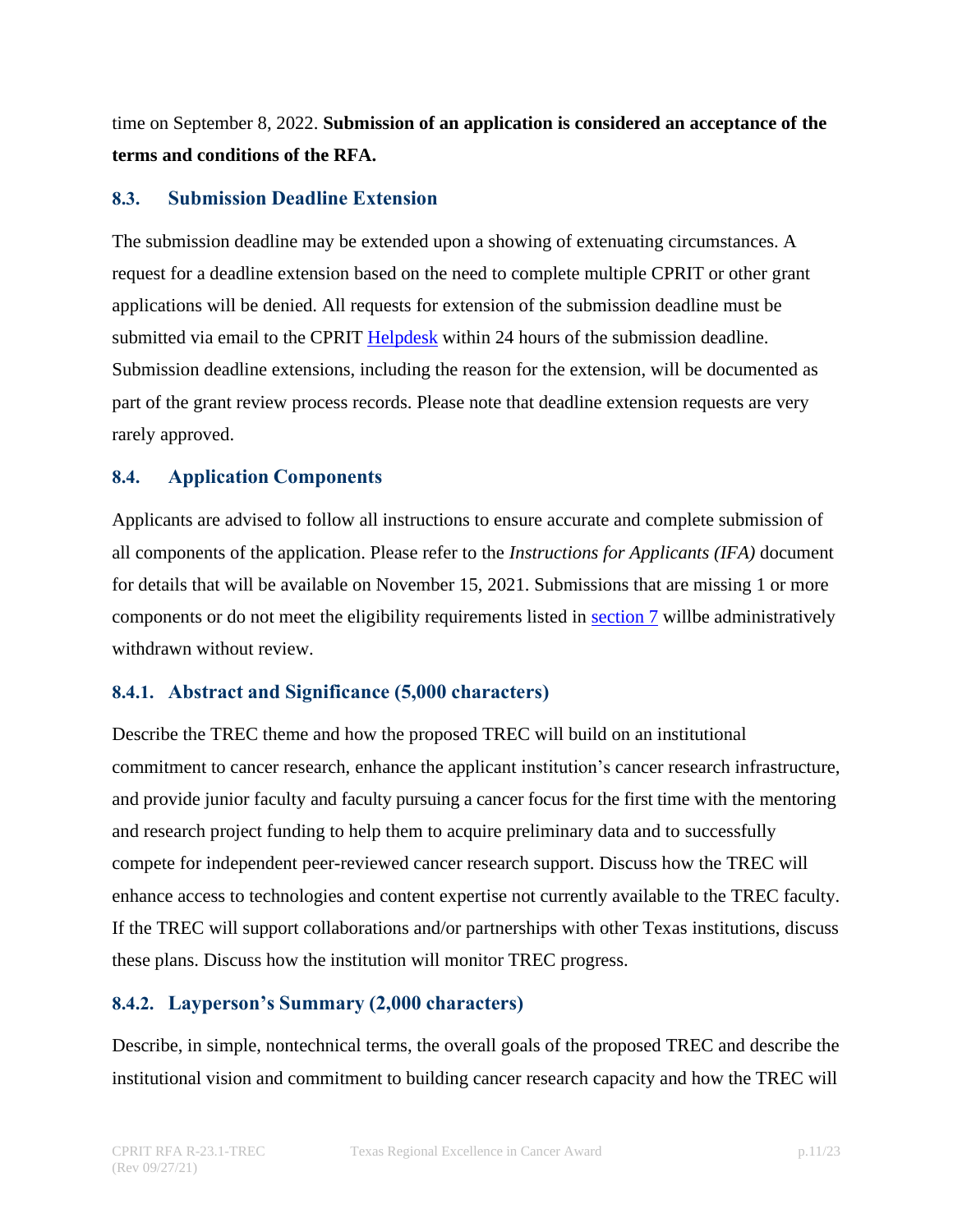help to realize this vision. Discuss the specific cancer problems addressed and how the proposed projects will impact these. The information provided in this summary will be made publicly available by CPRIT, particularly if the application is recommended for funding. **Do not include any proprietary information in the layperson's summary**. The layperson's summary will also be used by advocate reviewers [\(section](#page-17-1) 9.1) in evaluating the significance and impact of the proposed work.

#### <span id="page-11-0"></span>**8.4.3. Goals and Objectives**

List specific goals and objectives for each year of the TREC. These goals and objectives will also be used during the submission and evaluation of progress reports and assessment of project success.

#### <span id="page-11-1"></span>**8.4.4. Timeline (Maximum of 1 page)**

Provide an outline of anticipated major milestones to be tracked. If the application is approved for funding, this section will be included in the award contract, and adherence to timelines will be a criterion for continued support. Applicants are advised not to include information that they consider confidential or proprietary when preparing this section.

#### <span id="page-11-2"></span>**8.4.5. Resubmission Summary (1 page)**

An application previously submitted to CPRIT but not funded may be resubmitted after careful consideration of the reasons for lack of prior success. Applicants preparing a resubmission must describe the approach to the resubmission and address concerns raised in the summary statement prepared for the original application review.

# <span id="page-11-3"></span>**8.4.6. Overall Description (6 pages)**

Present a compelling rationale for the establishment of the TREC and the goals the TREC will strive to achieve; discuss the institutional commitment and existing capabilities that will be drawn upon in the implementation of these goals. In this section also do the following:

- Discuss the central theme for the TREC and how the research proposed is designed to increase an institution's ability to impact its unique populations.
- Discuss the selection, capabilities, responsibilities, and the reporting structure within the institution for the TREC PI.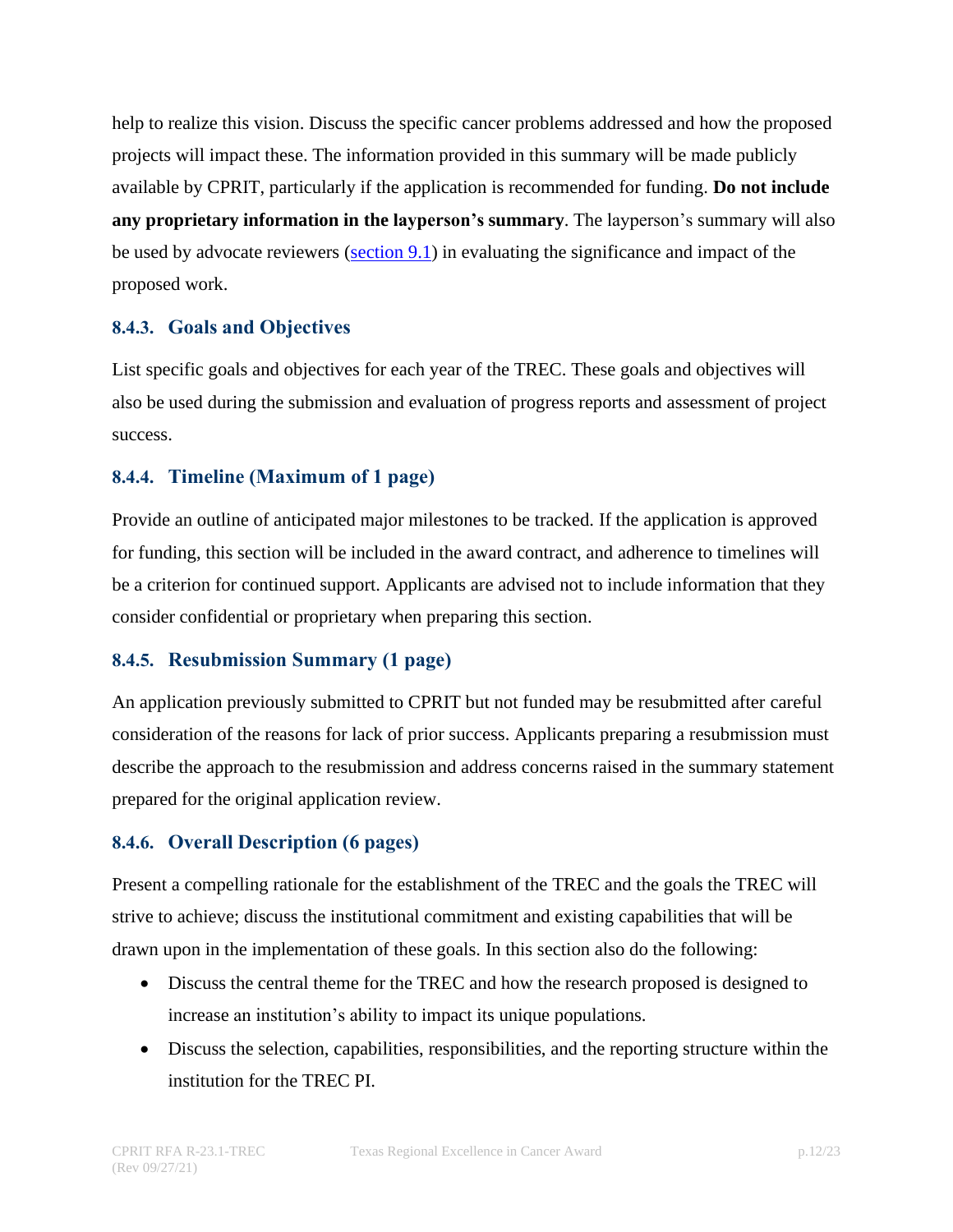- Discuss how the TREC will be organized and how the different components will interact with each other and with existing programs and resources at the institution.
- Discuss how the TREC will develop and monitor faculty development plans for each research project leader receiving TREC support. Include a discussion of how the institution intends to support TREC faculty as they transition their TREC research support to cancer research grant support through applications submitted to CPRIT and the NIH.
- If the TREC plans to support the recruitment of faculty, discuss how priorities for new faculty recruitment are determined and how the recruitment funds (up to \$200,000/year) will be deployed. Discuss the institutional commitments to the proposed faculty recruitment(s).
- Describe an evaluation plan with clear timelines and milestones to monitor and evaluate the performance of all components of the TREC and the progress of the investigators it supports. Strategies to identify and remedy deficiencies such as poor performance and lack of progress should be described. Discuss plans to form an external advisory committee (EAC) comprising scientists with expertise directly relevant to the TREC theme.
- Discuss any plans to develop formal research partnerships with other Texas institutions and how these partnerships will be governed.

# <span id="page-12-0"></span>**8.4.7. Administrative Core (2 pages)**

Describe how the PI will manage and coordinate the research projects, EAC, committees, mentors, and research cores to implement the TREC goals. The PI may elect to identify faculty leaders from the institution to implement and oversee individual TREC components and to serve as an internal advisory committee for the TREC.

Core administrative responsibilities include preparing program and financial reports, managing budgets, and organizing scientific and careerdevelopment activities such as seminar series, workshops, and retreats.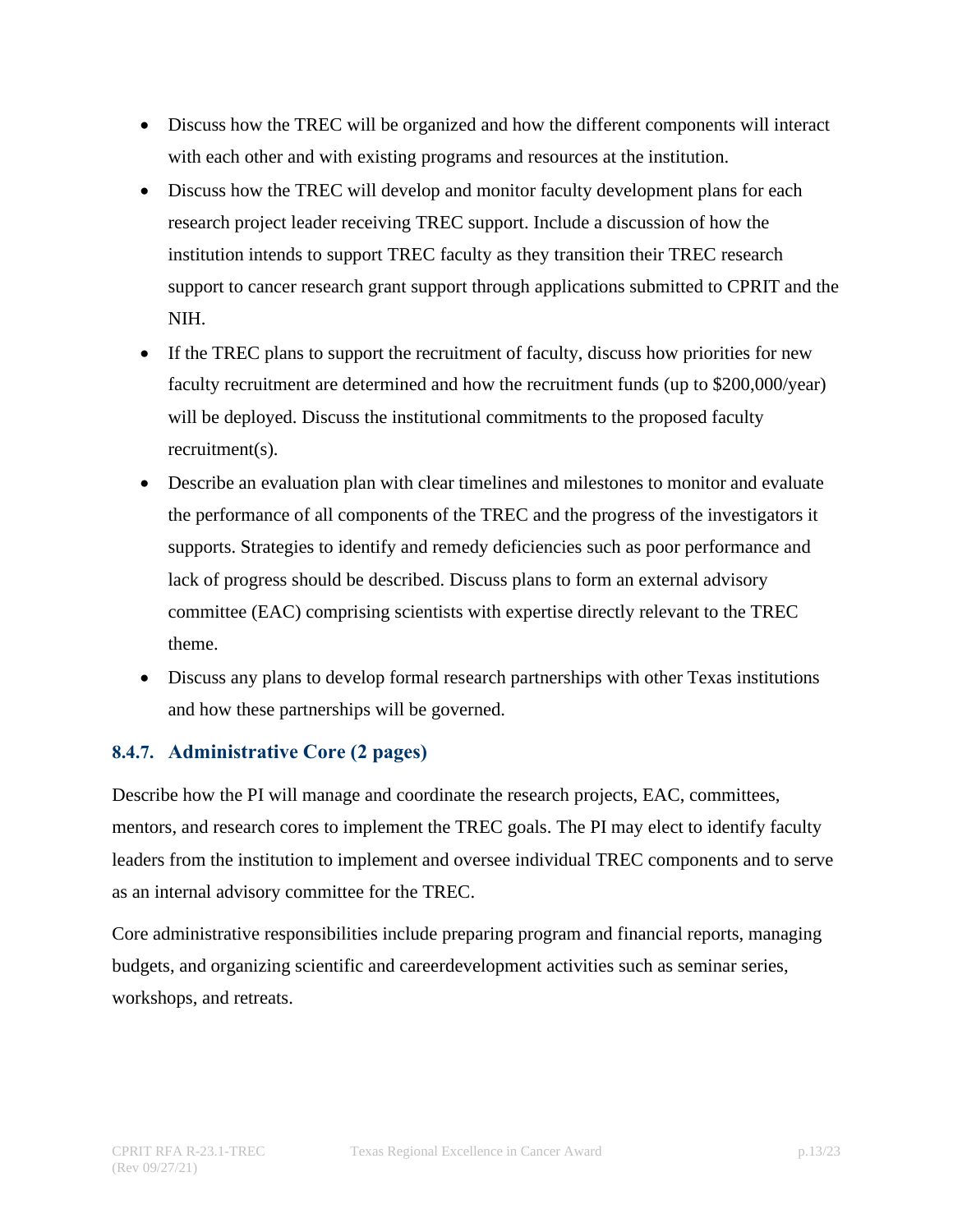#### <span id="page-13-0"></span>**8.4.8. Core Resource(s) (4 pages each)**

Describe plans for development of any common resources or to support existing resources to accomplish the goals of the proposed research to support TREC projects. Discuss how TREC resources were selected and how they will be managed and evaluated. Applicants are encouraged to use this component of the TREC award to support access to existing core resources located at other Texas research institutions.

#### <span id="page-13-1"></span>**8.4.9. Research Projects to be Funded in Year 1 (4 pages each)**

Present the rationale, specific aims, and brief research plan for each proposed research project. Preliminary studies are not required, but they are encouraged. In the absence of preliminary results, applicants should describe prior research that serves as the key support for the proposed project. Each research project should describe its relationship to the central theme of the TREC, and the cancer relevance of the proposed research should be concisely stated. Each project must propose a timeline that includes a plan to submit an Investigator-Initiated Research Award application to CPRIT and/or the NCI by the end of 3 years of CPRIT TREC award support.

#### <span id="page-13-2"></span>**8.4.10. Letters of Support (2 pages each)**

A letter of support from a senior institutional official (eg, President or Dean) must be included, outlining the institution's plan for developing cancer research and the institutions commitment of resources and facilities to sustain and support the TREC throughout the period of funding and to maintain these resources beyond the period of grant support. The level of institutional commitment will differ among applicant institutions because of the variability of resources available among institutions. Examples of institutional commitment include: tenure track faculty positions and research space for recruitment; support of junior faculty as they transition their TREC research support to extramural funding; research space assigned to the TREC; shared resource development beyond that supported by TREC funds.

Additional letters from collaborators at another Texas institution and letters demonstrating regional and/or local commitment and support for the proposed center may be included in this section.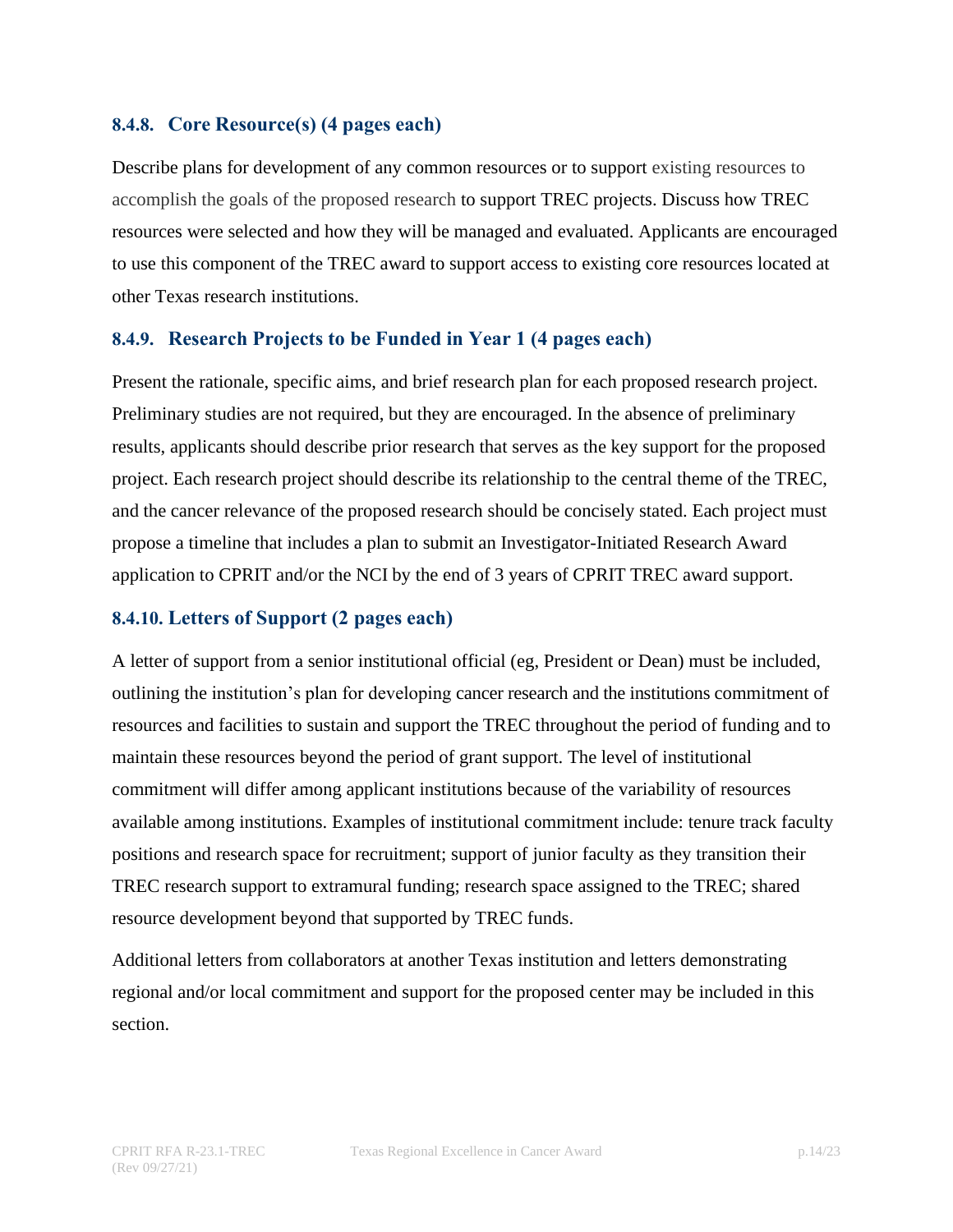#### <span id="page-14-0"></span>**8.4.11. Vertebrate Animals (1 page for each research project or core)**

If vertebrate animals will be used in any research project or core, provide a detailed plan of the protocols that will be followed and justification for the number of animals used with reference to biostatistical input for sample selection and evaluation. Certification of approval by the institutional IACUC of the proposed animal use will be required before funding can occur.

#### <span id="page-14-1"></span>**8.4.12. Human Subjects (1 page for each research project or core)**

If human subjects or human biological samples will be used in any research project or core, provide a detailed plan for recruitment of subjects and/or the acquisition of samples that willmeet the time constraints of this award mechanism. Certification of approval of these plans by the institutional IRB will be required before funding can occur.

#### <span id="page-14-2"></span>**8.4.13. Budget Justification**

Provide a detailed justification of the budget for each component of the TREC for the entire proposed period of support, including salaries and benefits, supplies, equipment, patient care costs, animal care costs, and other expenses.

A minimum level of effort of 20% FTE is required for the PI to devote to career guidance and administrative oversight of the TREC. The PI may not use TREC funds to supplement research activities within his/her laboratory.

TREC funds may be used to support effort of up to 10% FTE for faculty leaders of TREC components.

Research project leaders must commit a minimum of 20% effort to their TREC research project.

Funds to compensate members of the EAC should be requested in the Administrative Core budget. EAC members can be compensated as consultants via a fee-for-service arrangement.

Funds to compensate mentors should be requested in the Administrative Core budget. Each mentor may be compensated for up to 1 person-month of effort and should be listed in the Administrative Core's budget section of the application and not in the individual research projects' budget sections.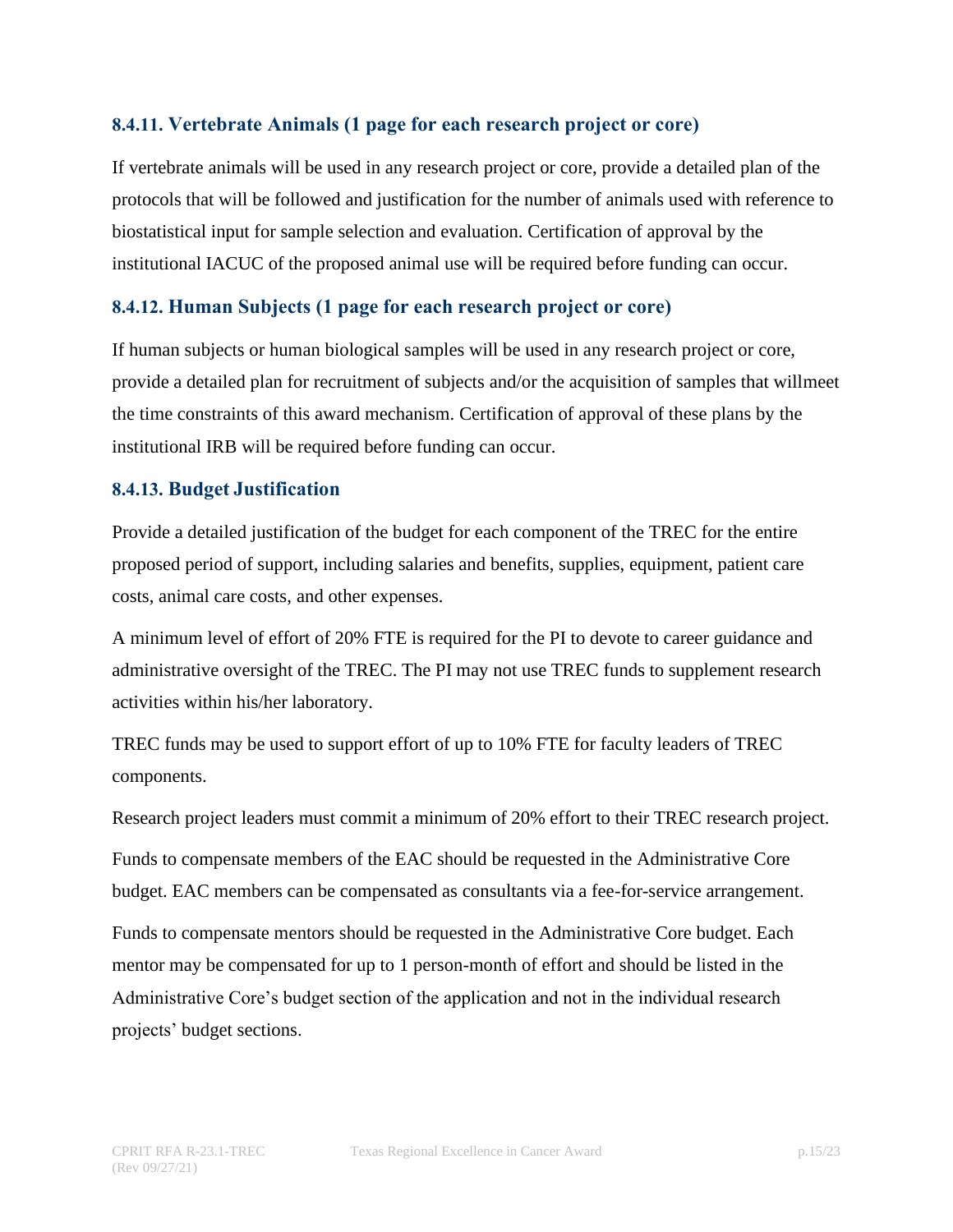Funds may be used to assist the institution's recruitment of junior faculty who complement the scope of the proposed program. These funds are limited to \$200,000 per year and may be usedfor salary, supplies, and/or equipment costs.

In preparing the requested budget, applicants should be aware of the following:

- Equipment having a useful life of more than 1 year and an acquisition cost of \$5,000 or more per unit must be specifically approved by CPRIT. An applicant does not need to seek this approval prior to submitting the application.
- Texas law limits the amount of grant funds that may be spent on indirect costs to no more than 5% of the total award amount (5.263% of the direct costs). Guidance regarding indirect cost recovery can be found in CPRIT's Administrative Rules, which are available at [www.cprit.texas.gov. S](http://www.cprit.texas.gov/)o-called grants management and facilities fees (eg, sponsored programs fees; grants and contracts fees; electricity, gas, and water; custodial fees; maintenance fees) may not be requested. Applications that include such budgetary items will be rejected administratively and returned without review.
- The annual salary (also referred to as direct salary or institutional base salary) that an individual may receive under a CPRIT award for FY 2023 is \$200,000; CPRIT FY 2023 is from September 1, 2022, through August 31, 2023. Salary does not include fringe benefits and/or facilities and administrative costs, also referred to as indirect costs. An individual's institutional base salary is the annual compensation that the applicant organization pays for an individual's appointment, whether that individual's time is spent on research, teaching, patient care, or other activities. Base salary excludes any income that an individual may be permitted to earn outside of his or her duties to the applicant organization.

# <span id="page-15-0"></span>**8.4.14. Biographical Sketches (5 pages each)**

A biographical sketch must be provided for the PI, research project leaders, any core resource leader, and proposed EAC members. Additional biographical sketches for key collaborators or advisors from other Texas institutions may be provided. Each biographical sketch must not exceed 5 pages. The NIH biosketch format is appropriate.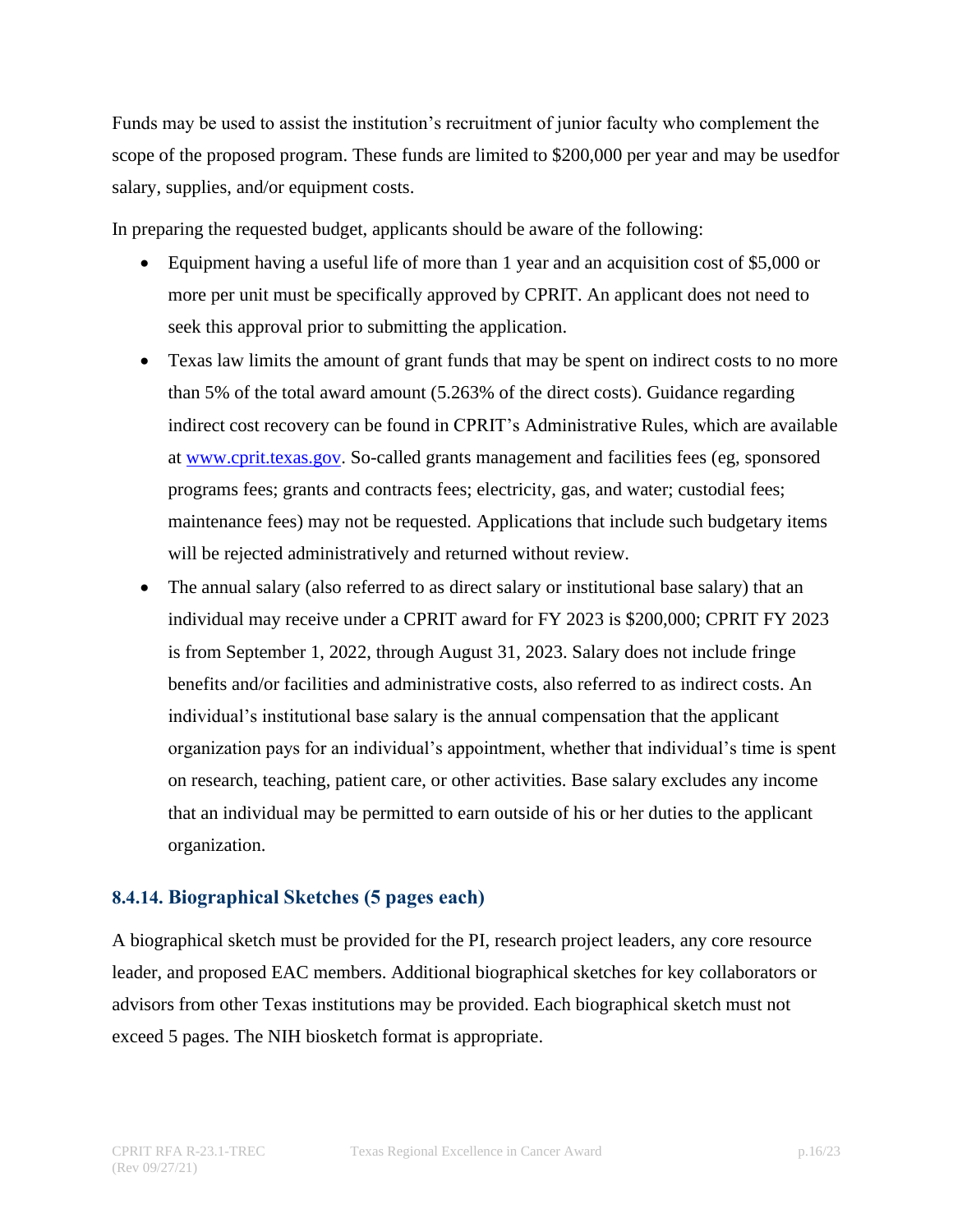# <span id="page-16-0"></span>**8.4.15. Current and Pending Support and/or Other Certifications**

Describe the funding source and duration of all current and pending support for the PI, research project leaders, and core facility leaders. For each award, provide the title, a 2-line summary of the goal of the project, and, if relevant, a statement of overlap with the current application. Refer to the sample current and pending support document located in *[Current Funding Opportunities](https://cpritgrants.org/Current_Funding_Opportunities/)* for Academic Research in CARS.

#### <span id="page-16-1"></span>**8.4.16. Previous Summary Statement**

If the application is being resubmitted, the summary statement of the original application review, if previously prepared, will be automatically appended to the resubmission. The applicant is not responsible for providing this document.

#### <span id="page-16-2"></span>**8.5. Formatting Instructions**

Formatting guidelines for all submitted CPRIT applications are as follows:

- **Language:** English
- **Document Format:** PDF only
- **Font Type/Size:** Arial (11 point), Calibri (11 point), or Times New Roman (12 point)
- **Line Spacing:** Single
- **Page Size:** 8.5 x 11 inches
- **Margins:** 0.75 inch, all directions
- **Color and High-Resolution Images:** Images, graphs, figures, and other illustrations must be submitted as part of the appropriate submitted document. Applicants should include text to explain illustrations that may be difficult to interpret when printed in black and white.
- **Scanning Resolution:** Images and figures must be of lowest reasonable resolution that permits clarity and readability. Unnecessarily large files will NOT be accepted, especially those that include only text.
- **References:** Applicants should use a citation style that includes the full name of the article and that lists at least the first 3 authors. Official journal abbreviations may be used. An example is included below; however, other citation styles meeting these parameters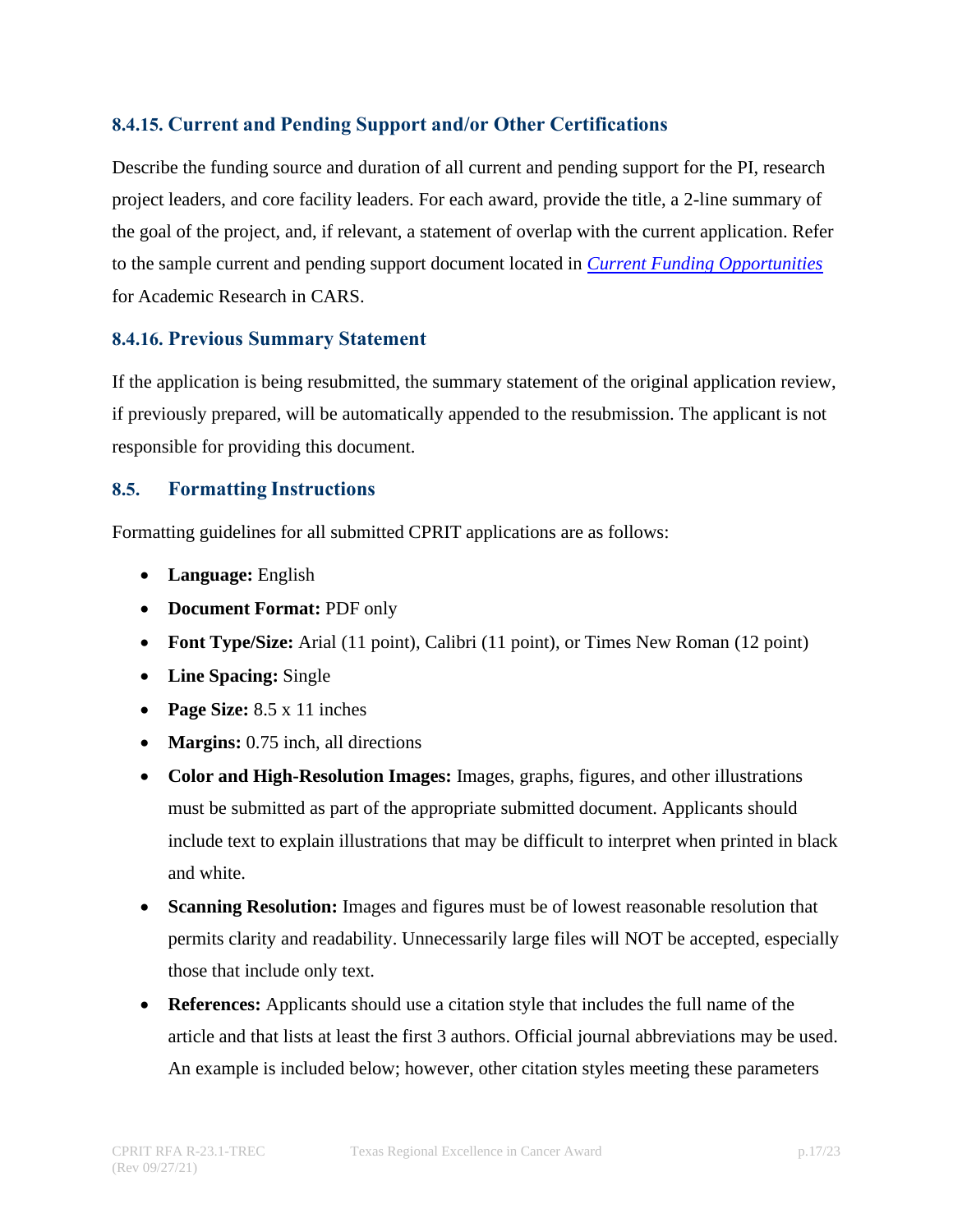are also acceptable if the journal information is stated. Include URLs of publications referenced in the application.

Smith, P.T., Doe, J., White, J.M., et al (2006). Elaborating on a novel mechanism for cancer progression. *Journal of Cancer Research*, 135: 45–67.

- **Internet URLs:** Applicants are encouraged to provide the URLs of publications referenced in the application; however, applicants should not include URLs directing reviewers to websites containing additional information about the proposed research.
- **Headers and Footers:** These should not be used unless they are part of a provided template. Page numbers may be included in the footer (see following point).
- **Page Numbering:** Pages should be numbered at the bottom right corner of each page.
- All attachments that require signatures must be filled out, printed, signed, scanned, and then uploaded in PDF format.

# <span id="page-17-0"></span>**9. APPLICATION REVIEW**

#### <span id="page-17-1"></span>**9.1. Full Peer Review**

All applications submitted in response to this RFA will undergo a 2-stage peer review process: (1) Full peer review and (2) prioritization of grant applications by the CPRIT Scientific Review Council. In the first stage, applications will be evaluated by an independent peer review panel consisting of scientific experts as well as advocate reviewers using the criteria listed in [section](#page-19-0) 9.3. In the second stage, applications judged to be most meritorious by the peer review panels will be evaluated and recommended for funding by the CPRIT Scientific Review Council based on comparisons with applications from all the peer review panels and programmatic priorities. Applications approved by Scientific Review Council will be forwarded to the CPRIT Program Integration Committee (PIC) for review. The PIC will consider factors including program priorities set by the Oversight Committee, portfolio balance across programs, and available funding. The CPRIT Oversight Committee will vote to approve each grant award recommendation made by the PIC. The grant award recommendations will be presented at an open meeting of the Oversight Committee and must be approved by two-thirds of the Oversight Committee members present and eligible to vote. The review process is described more fully in CPRIT's Administrative Rules, chapter [703, sections 703.6 to](https://texreg.sos.state.tx.us/public/readtac%24ext.ViewTAC?tac_view=4&ti=25&pt=11&ch=703&rl=Y) 703.8.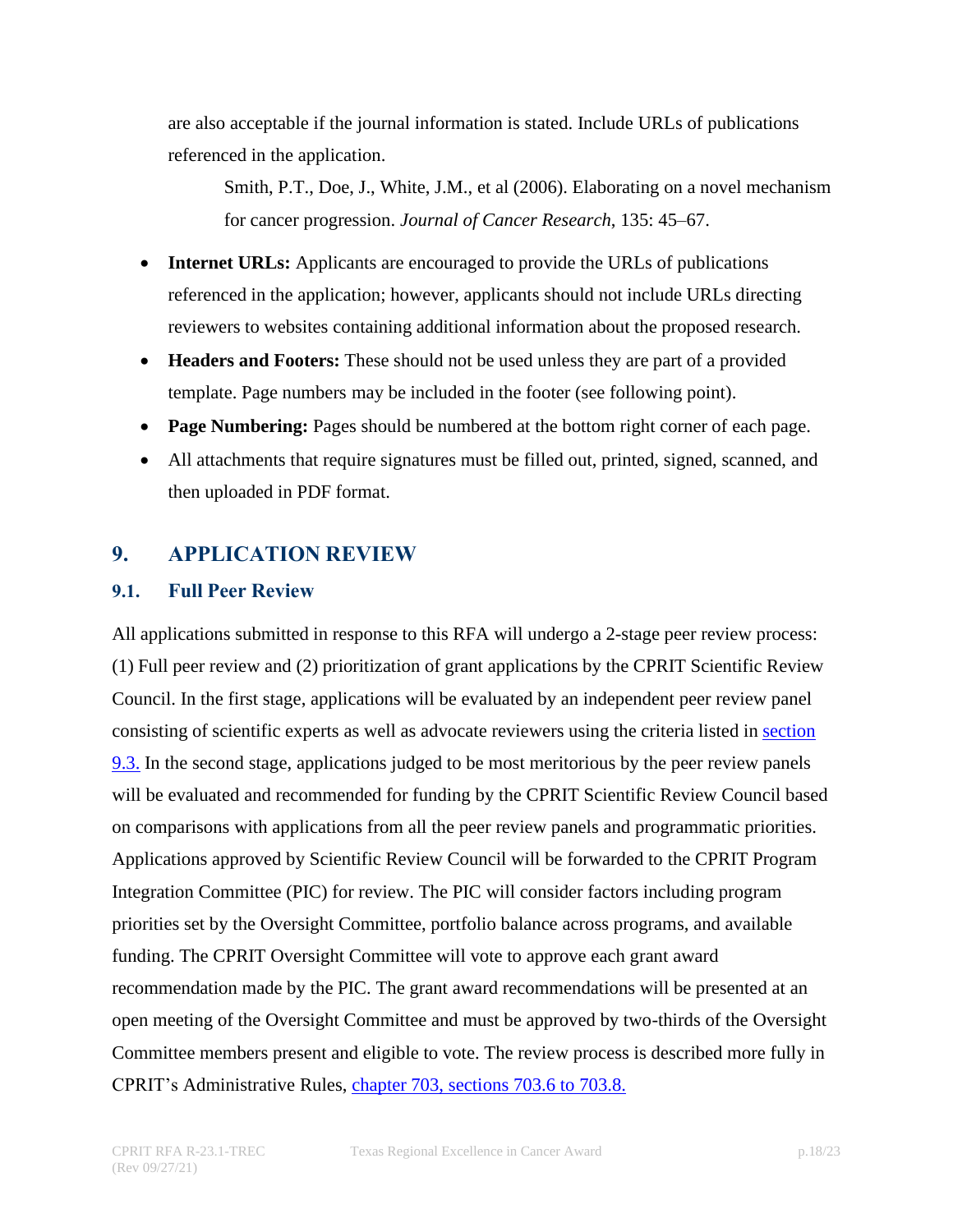#### <span id="page-18-0"></span>**9.2. Confidentiality of Review**

Each stage of application review is conducted confidentially, and all CPRIT Scientific Peer Review Panel members, Scientific Review Council members, PIC members, CPRIT employees, and Oversight Committee members with access to grant application information are required to sign nondisclosure statements regarding the contents of the applications. All technological and scientific information included in the application is protected from public disclosure pursuant to Health and Safety Code §102.262(b).

Individuals directly involved with the review process operate under strict conflict-of-interest prohibitions. All CPRIT Scientific Peer Review Panel members and Scientific Review Council members are non-Texas residents.

An applicant will be notified regarding the peer review panel assigned to review the grant application. Peer review panel members are listed by panel on CPRIT's website.

# **By submitting a grant application, the applicant agrees and understands that the only basis for reconsideration of a grant application is limited to an undisclosed Conflict of Interest as**

# **set forth in CPRIT's Administrative Rules (Texas** [Administrative Code RULE §703.9](https://texreg.sos.state.tx.us/public/readtac$ext.TacPage?sl=R&app=9&p_dir=&p_rloc=&p_tloc=&p_ploc=&pg=1&p_tac=&ti=25&pt=11&ch=703&rl=9)**).**

Communication regarding the substance of a pending application is prohibited between the grant applicant (or someone on the grant applicant's behalf) and the following individuals: an Oversight Committee Member, a PIC Member, a Scientific Review Panel member, or a Scientific Review Council member. Applicants should note that the CPRIT PIC comprises the CPRIT Chief Executive Officer, the Chief Scientific Officer, the Chief Prevention Officer, the Chief Product Development Research Officer, and the Commissioner of State Health Services. The prohibition on communication begins on the first day that grant applications for the grant mechanism are accepted by CPRIT and extends until the grant applicant receivesnotice regarding a final decision on the grant application. The prohibition on communication does not apply to the period when preapplications or letters of interest are accepted. Intentional, serious, or frequent violations of this rule may result in the disqualification of thegrant application from further consideration for a grant award.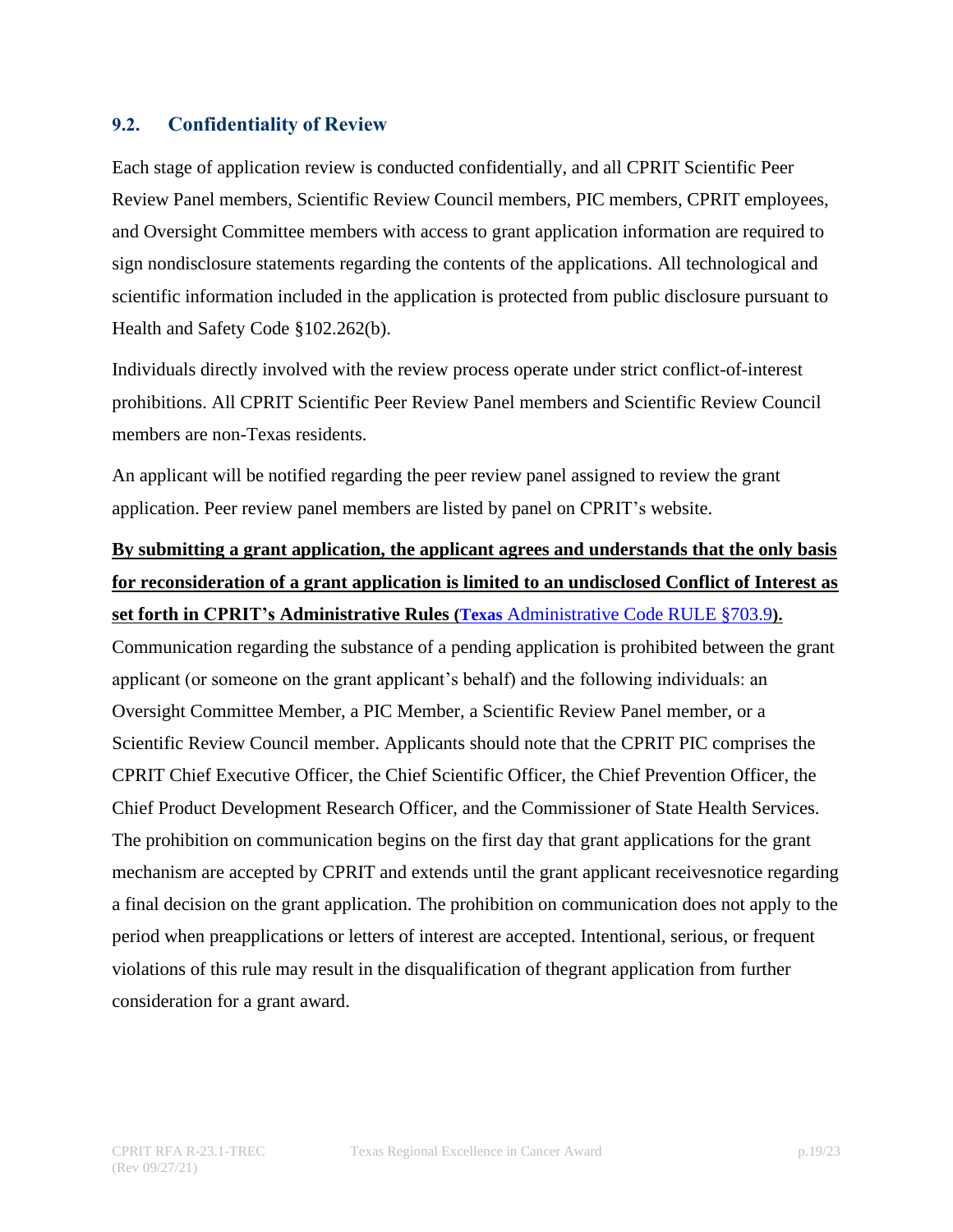#### <span id="page-19-0"></span>**9.3. Review Criteria**

Full peer review of applications will be based on primary scored criteria and secondary unscored criteria, listed below. Review panels will evaluate and score each primary criterion and subsequently assign a global score that reflects an overall assessment of the application. **The overall assessment will not be an average of the scores of individual criteria; rather, it will reflect the reviewers' overall impression of the application. Evaluation of the scientific merit of each application is within the sole discretion of the peer reviewers.**

#### <span id="page-19-1"></span>**9.3.1. Primary Criteria**

**Impact of the TREC as a whole:** Do the proposed TREC theme and the proposed research projects have a high degree of relevance to cancer research? Will these and the proposed TREC investments enhance the institution's cancer research capabilities and increase the prospects that TREC supported research faculty will compete successfully for peer reviewed cancer research awards?

**Institutional Commitment:** Is the TREC theme aligned with an institutional plan to build cancer research at the institution, and is there evidence of strong institutional commitment?

**Principal Investigator:** Does the TREC PI demonstrate the required experience and accomplishments to provide the necessary leadership of the TREC and to oversee mentorship of junior faculty?

**Mentoring and evaluation plan**: Is there evidence that the proposed research projects have had mentoring input, and is a mentoring and evaluation plan in place to provide further guidance to maximize opportunities for the project leaders to achieve peer reviewed funding?

**Individual Research Projects:** Do the research projects proposed for the first year of the TREC award have clearly defined hypotheses or goals supported by sufficient preliminary data and/or scientific rationale? Will the research project leaders have formal mentoring to help them acquire preliminary data and successfully compete for independent research grant support?

**Core resources:** If core resources are proposed, will these enrich the institution's cancer research environment, and will the core(s) impact the TREC research projects? Has the TREC proposal taken advantage of resources at other Texas cancer centers?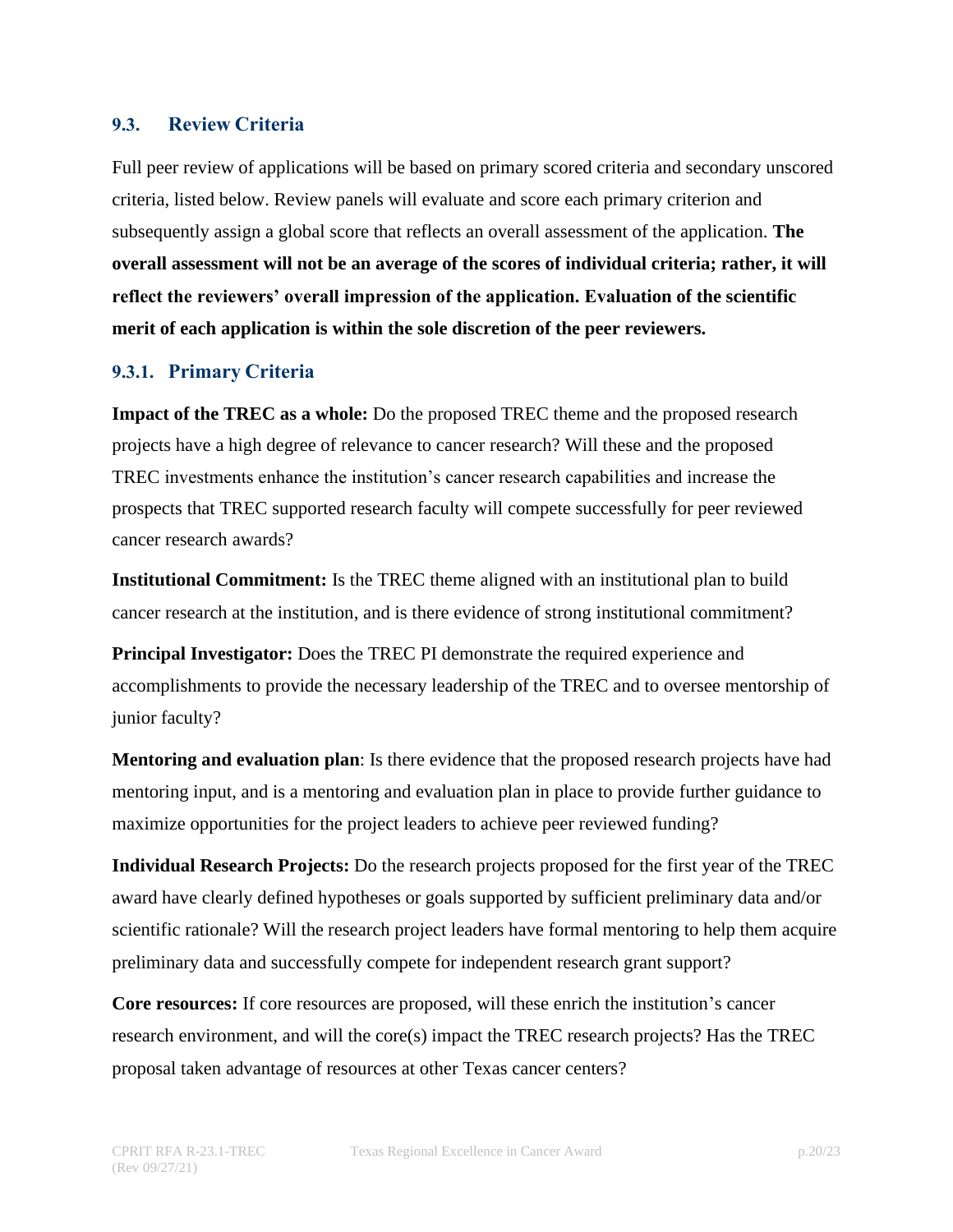#### <span id="page-20-0"></span>**9.3.2. Secondary Criteria**

Secondary criteria contribute to the global score assigned to the application. Concerns with these criteria potentially question the feasibility of the proposed research. Secondary criteria include the following:

**Research Environment:** Does the research team have the needed expertise, facilities, and resources to accomplish all aspects of the proposed research? Are the levels of effort of the key personnel appropriate? Is there evidence of institutional support of the research team and the project?

**Vertebrate Animals and/or Human Subjects:** Is the vertebrate animals and/or human subjects plan adequate and sufficiently detailed?

**Budget:** Is the budget appropriate for the proposed work?

**Duration:** Is the stated duration appropriate for the proposed work?

# <span id="page-20-1"></span>**10. KEY DATES**

#### **RFA**

| RFA release              | September 27, 2021                   |  |  |
|--------------------------|--------------------------------------|--|--|
| IFA posted               | November 15, 2021                    |  |  |
| Letter of Intent due     | April 25, 2022                       |  |  |
| <b>Application</b>       |                                      |  |  |
| Online application opens | May 16, 2022, 7 AM central time      |  |  |
| Application due          | September 8, 2022, 4 PM central time |  |  |
| Application review       | September 2022 to November 2022      |  |  |
| Award                    |                                      |  |  |
| Award notification       | January, 2023                        |  |  |
| Anticipated start date   | February 1, 2023                     |  |  |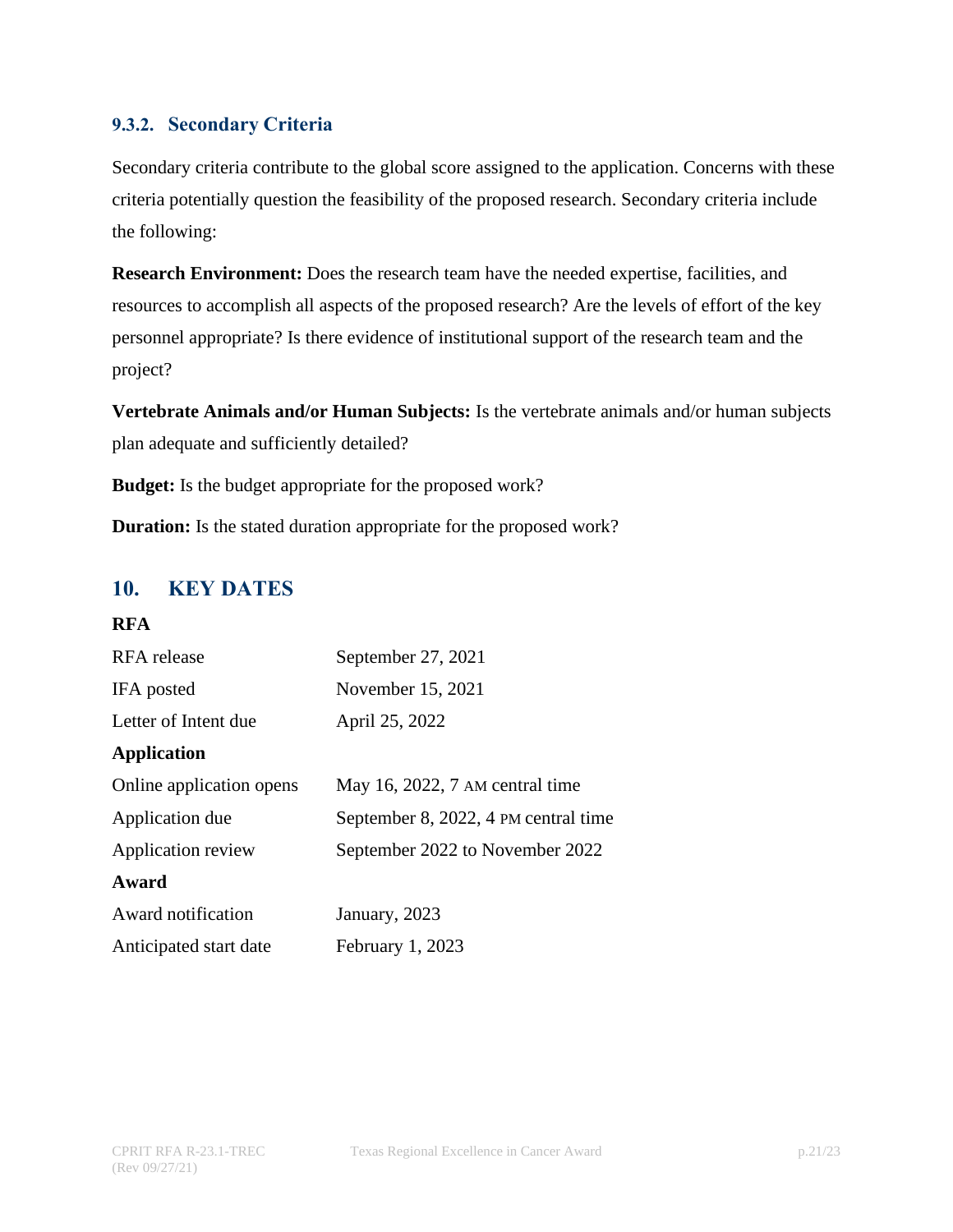# <span id="page-21-0"></span>**11. AWARD ADMINISTRATION**

Texas law requires that CPRIT grant awards be made by contract between the applicant and CPRIT. CPRIT grant awards are made to institutions or organizations, not to individuals. Award contract negotiation and execution will commence once the CPRIT Oversight Committee has approved an application for a grant award. CPRIT may require, as a condition of receiving a grant award, that the grant recipient use CPRIT's electronic Grant Management System to exchange, execute, and verify legally binding grant contract documents and grant award reports. Such use shall be in accordance with CPRIT's electronic signature policy as set forth in [chapter](https://texreg.sos.state.tx.us/public/readtac$ext.TacPage?sl=R&app=9&p_dir=&p_rloc=&p_tloc=&p_ploc=&pg=1&p_tac=&ti=25&pt=11&ch=703&rl=25) [701, section 701.25.](https://texreg.sos.state.tx.us/public/readtac$ext.TacPage?sl=R&app=9&p_dir=&p_rloc=&p_tloc=&p_ploc=&pg=1&p_tac=&ti=25&pt=11&ch=703&rl=25)

Texas law specifies several components that must be addressed by the award contract, including needed compliance and assurance documentation, budgetary review, progress and fiscal monitoring, and terms relating to revenue sharing and intellectual property rights. These contract provisions are specified in CPRIT's Administrative Rules, which are available at [https://www.cprit.texas.gov](https://www.cprit.texas.gov/) Applicants are advised to review CPRIT's Administrative Rules related tocontractual requirements associated with CPRIT grant awards and limitations related to the use of CPRIT grant awards as set forth in chapter 703, [sections 703.10, 703.12.](https://texreg.sos.state.tx.us/public/readtac%24ext.ViewTAC?tac_view=4&ti=25&pt=11&ch=703&rl=Y)

Prior to disbursement of grant award funds, the grant recipient organization must demonstrate that it has adopted and enforces a tobacco-free workplace policy consistent with the requirements set forth in CPRIT's Administrative Rules, chapter [703, section 703.20.](https://texreg.sos.state.tx.us/public/readtac$ext.TacPage?sl=R&app=9&p_dir=&p_rloc=&p_tloc=&p_ploc=&pg=1&p_tac=&ti=25&pt=11&ch=703&rl=20)

CPRIT requires award recipients to submit an annual progress report. These reports summarize the progress made toward the research goals and address plans for the upcoming year. In addition, fiscal reporting, human studies reporting, and vertebrate animal use reporting will be required as appropriate. Continuation of funding is contingent upon the timely receipt of these reports. Failure to provide timely and complete reports may waive reimbursement of grant award costs and may result in the termination of award contract. Forms and instructions will be made available at [www.cprit.texas.gov.](http://www.cprit.texas.gov/)

# <span id="page-21-1"></span>**12. REQUIREMENT TO DEMONSTRATE AVAILABLE FUNDS**

Texas law requires that prior to disbursement of CPRIT grant funds, the award recipient must demonstrate that it has an amount of funds equal to one-half of the CPRIT funding dedicated to